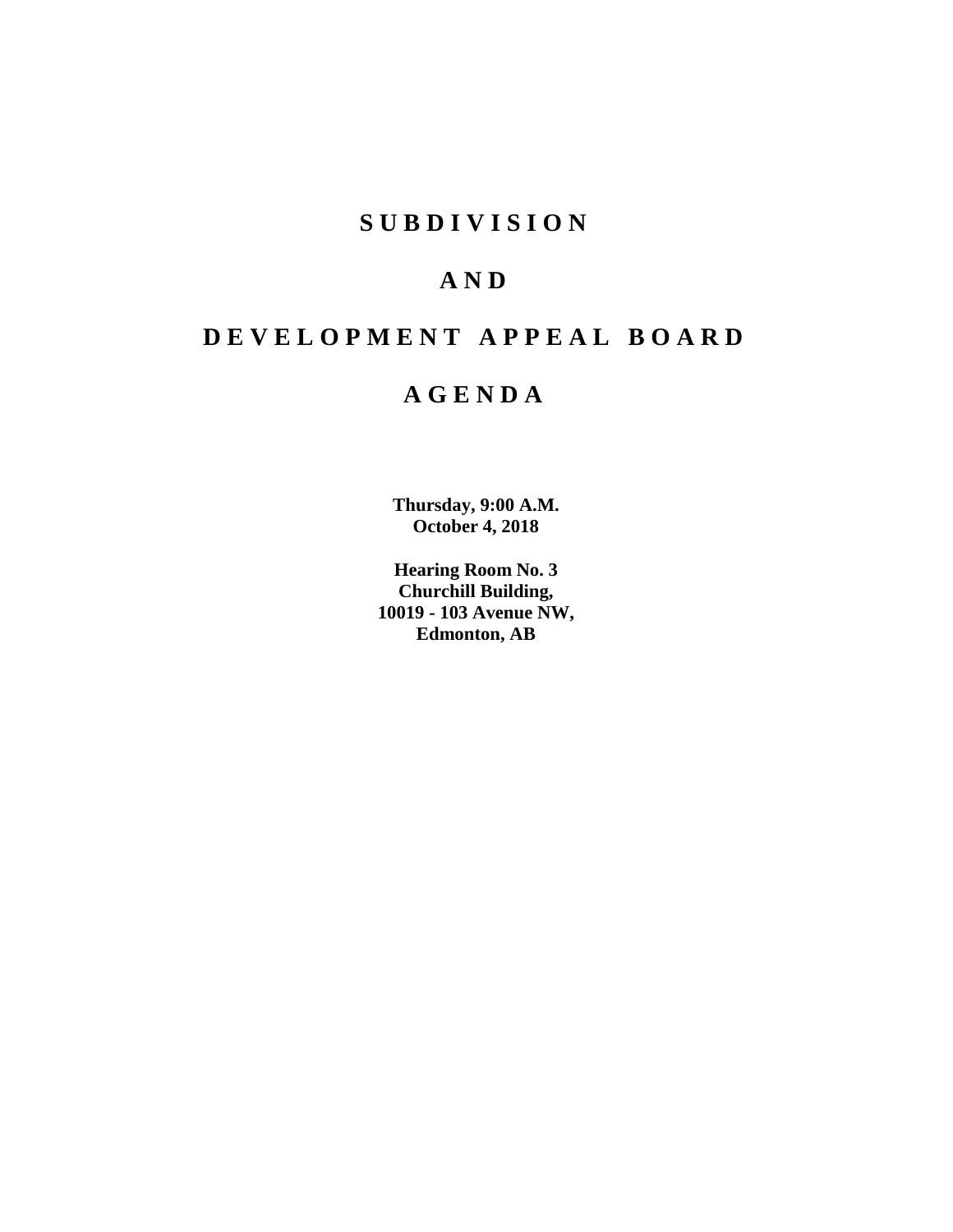# **SUBDIVISION AND DEVELOPMENT APPEAL BOARD HEARING ROOM NO. 3**

|              | <b>TO BE RAISED</b> |               |                                                                                                     |
|--------------|---------------------|---------------|-----------------------------------------------------------------------------------------------------|
|              | 9:00 A.M.           | SDAB-D-18-129 |                                                                                                     |
|              |                     |               | Install (1) Minor Digital On-premises Off-<br>premises Freestanding Sign (Edmonton Truck &<br>Auto) |
|              |                     |               | 14211 – Mark Messier Trail NW<br>Project No.: 278508526-001                                         |
|              |                     |               |                                                                                                     |
| $\mathbf{I}$ | 1:30 P.M.           | SDAB-D-18-160 |                                                                                                     |
|              |                     |               | Change the Use from a General Retail Store to<br><b>Cannabis Retail Sales</b>                       |
|              |                     |               | 4202 - 66 Street NW<br>Project No.: 286892371-001                                                   |

*NOTE: Unless otherwise stated, all references to "section numbers" refer to the authority under the Edmonton Zoning Bylaw 12800.*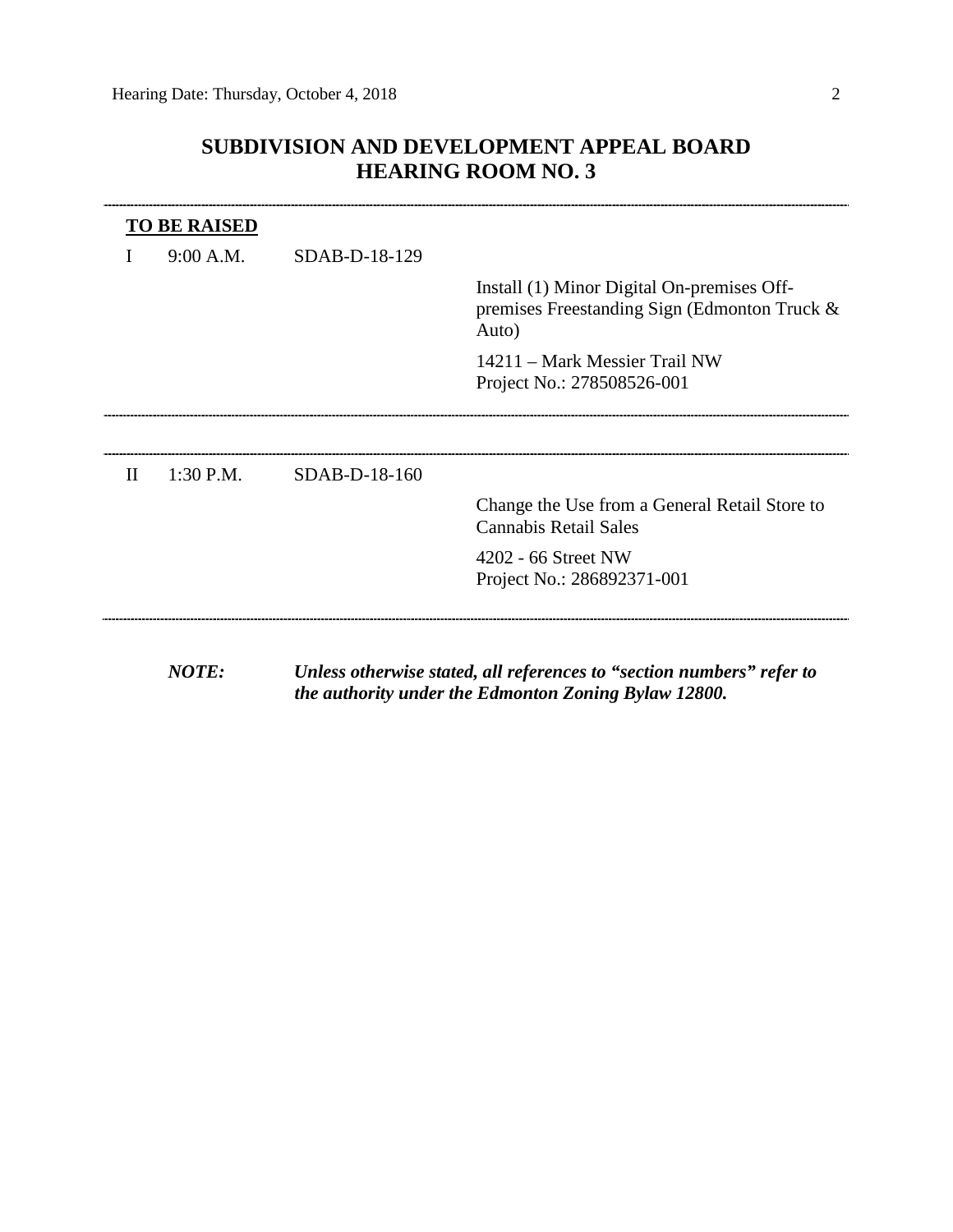### **TO BE RAISED**

#### ITEM I: 9:00 A.M. FILE: SDAB-D-18-129

## AN APPEAL FROM THE DECISION OF THE DEVELOPMENT OFFICER

APPELLANT:

APPLICATION NO.: 278508526-001

APPLICATION TO: Install (1) Minor Digital On-premises Off-

DECISION OF THE DEVELOPMENT AUTHORITY: Refused

DECISION DATE: July 16, 2018

DATE OF APPEAL: August 2, 2018

MUNICIPAL DESCRIPTION OF SUBJECT PROPERTY: 14211 - Mark Messier Trail NW

LEGAL DESCRIPTION: Plan 4577TR Lot 7A

OVERLAY· N/A

Truck & Auto)

ZONE: DC2-Site Specific Development Control Provision (384)

premises Freestanding Sign (Edmonton

STATUTORY PLAN: Rampart Industrial Area Structure Plan

*Grounds for Appeal*

The Appellant provided the following reasons for appealing the decision of the Development Authority:

Complaints about the brightness of the sign have been addressed by installing new light sensors that will prevent similar issues. The Freestanding "The Station Liquor Cellar" sign which is located on the same property existed when the subject sign was previously approved at the SDAB hearing and the subject sign was not deemed to have a negative impact on the appearance of the site at the time of SDAB approval. There have not been any safety incidents noted with the subject sign in the 5 years it has existed. The subject sign is located on a service road and not on Mark Messier Trail which should be considered in regards to setback. The subject sign contains both an on premises and off premises component which is preferable to two separate sign structures.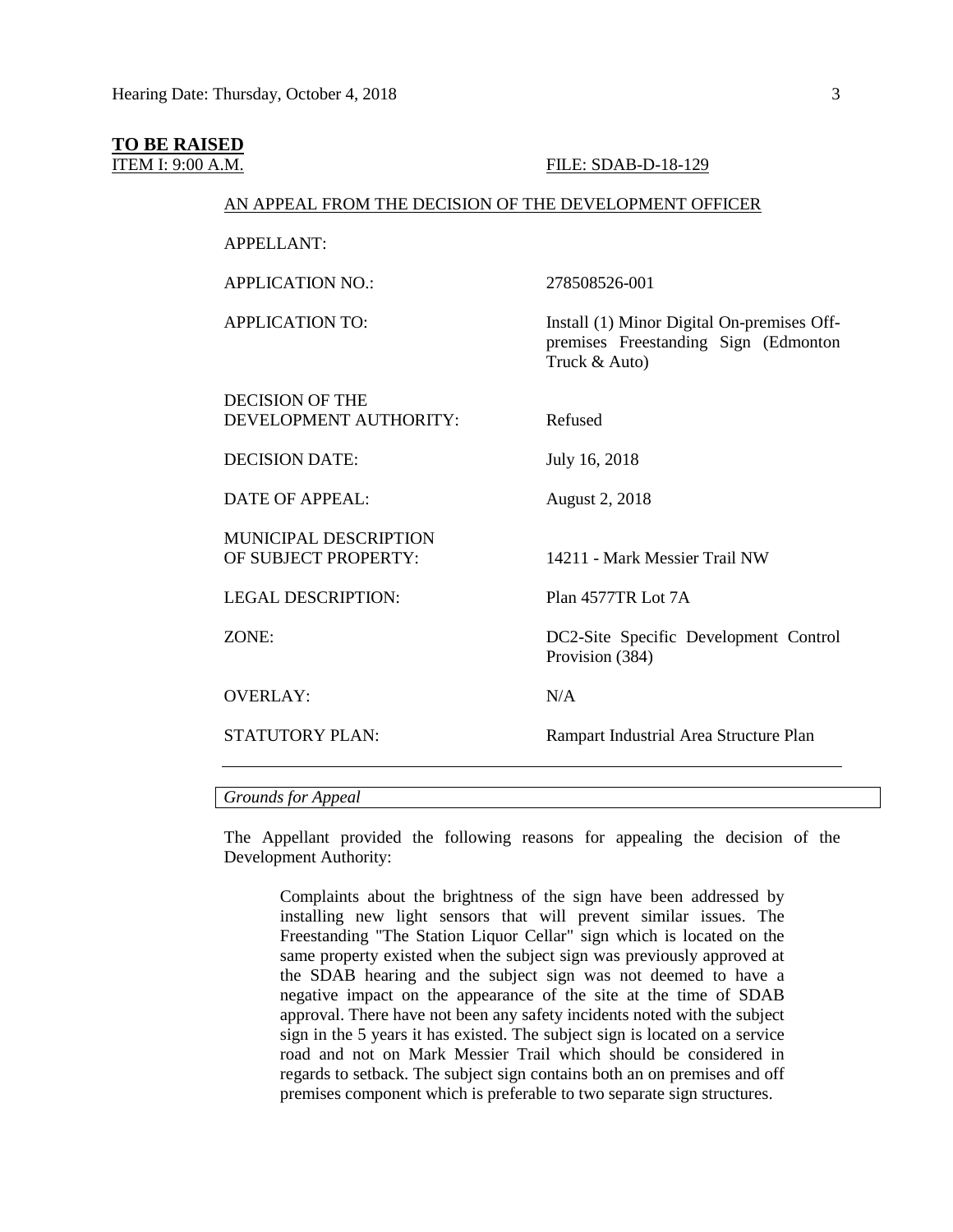Refusal of the permit will require the property owner to incur additional expense to manufacture and erect a new sign to advertise the business on site.

#### *General Matters*

**The Subdivision and Development Appeal Board made and passed the following motion on August 29, 2018:**

**"That SDAB-D-18-118 be TABLED to October 3 or 4, 2018, at the written request of legal counsel for the Appellant and with the consent of the Development Officer."**

#### **Appeal Information:**

The *Municipal Government Act*, RSA 2000, c M-26 states the following:

#### **Grounds for Appeal**

**685(1)** If a development authority

- (a) fails or refuses to issue a development permit to a person,
- (b) issues a development permit subject to conditions, or
- (c) issues an order under section 645,

the person applying for the permit or affected by the order under section 645 may appeal to the subdivision and development appeal board.

# **Appeals**

**686(1)** A development appeal to a subdivision and development appeal board is commenced by filing a notice of the appeal, containing reasons, with the board,

- (a) in the case of an appeal made by a person referred to in section 685(1)
	- (i) with respect to an application for a development permit,
		- (A) within 21 days after the date on which the written decision is given under section 642, […]

**685(4)** Despite subsections (1), (2) and (3), if a decision with respect to a development permit application in respect of a direct control district

(a) …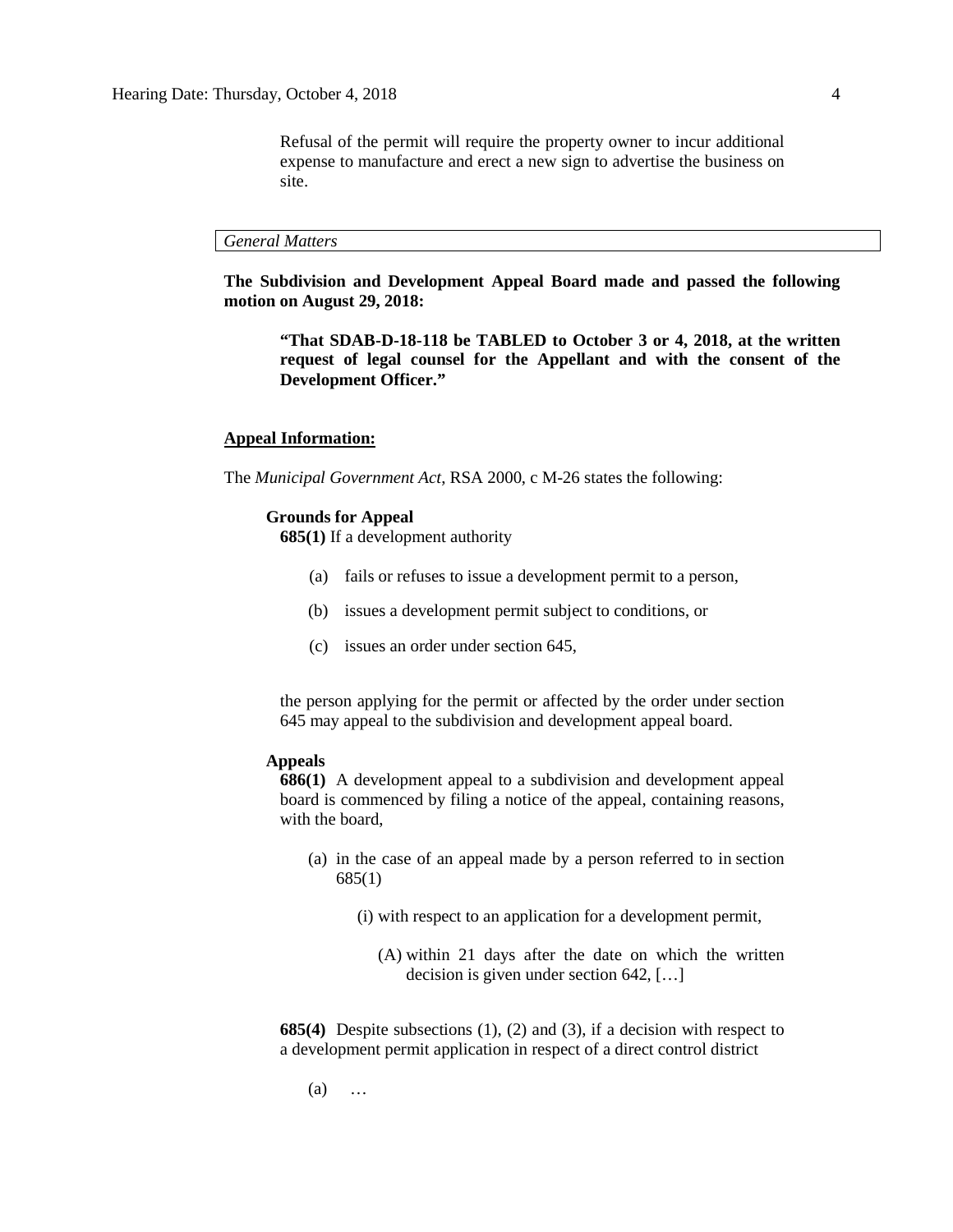(b) is made by a development authority, the appeal is limited to whether the development authority followed the directions of council, and if the subdivision and development appeal board finds that the development authority did not follow the directions it may, in accordance with the directions, substitute its decision for the development authority's decision.

Section 2 of the *Edmonton Zoning Bylaw* concerning Repeal, Enactment and Transition Procedures states the following:

- 2.4 Subject only to the provisions in the Municipal Government Act respecting legal non-conforming Uses and notwithstanding the effect it may have on rights, vested or otherwise, the provisions of this Bylaw govern from the Effective Date onward. In particular, no application for a Development Permit shall be evaluated under the procedural or substantive provisions of the previous land use bylaw after the Effective Date, even if the application was received before the Effective Date.
- …
- 2.6 Any Direct Control Districts that were in effect immediately prior to the Effective date are hereby deemed to continue in full force and effect and are hereby incorporated into Part IV of this Bylaw.
- 2.7 Unless there is an explicit statement to the contrary in a Direct Control District or Provision, any reference in a Direct Control District or Direct Control Provision to a land use bylaw shall be deemed to be a reference to the land use bylaw that was in effect at the time of the creation of the Direct Control District or Provision.

At the time of the creation of the subject Direct Control Site, the *City of Edmonton Land Use Bylaw 5996* was in effect. An Alberta Court of Appeal decision in *Parkdale-Cromdale Community League Association* v. *Edmonton (City),* 2007 ABCA 309 concluded that section 2.7 of the *Edmonton Zoning Bylaw* only applies if there is an express cross-reference in a Direct Control Bylaw passed before 2001 to a provision of the old *Land Use Bylaw*. In the absence of an express reference in the Direct Control Bylaw to the *Land Use Bylaw 5996*, it does not prevail over section 2.4 of the *Edmonton Zoning Bylaw.*

# **General Provisions from the DC2 – Site Specific Development Provision** *("DC2")*  **and the Land Use Bylaw 5996 ("***Land Use Bylaw***")***:*

Section DC2.384 states a **Minor Digital On-premises Off-premises Sign** is a **Discretionary Use (Class C)** in the **DC2 Site Specific Development Control Provision.**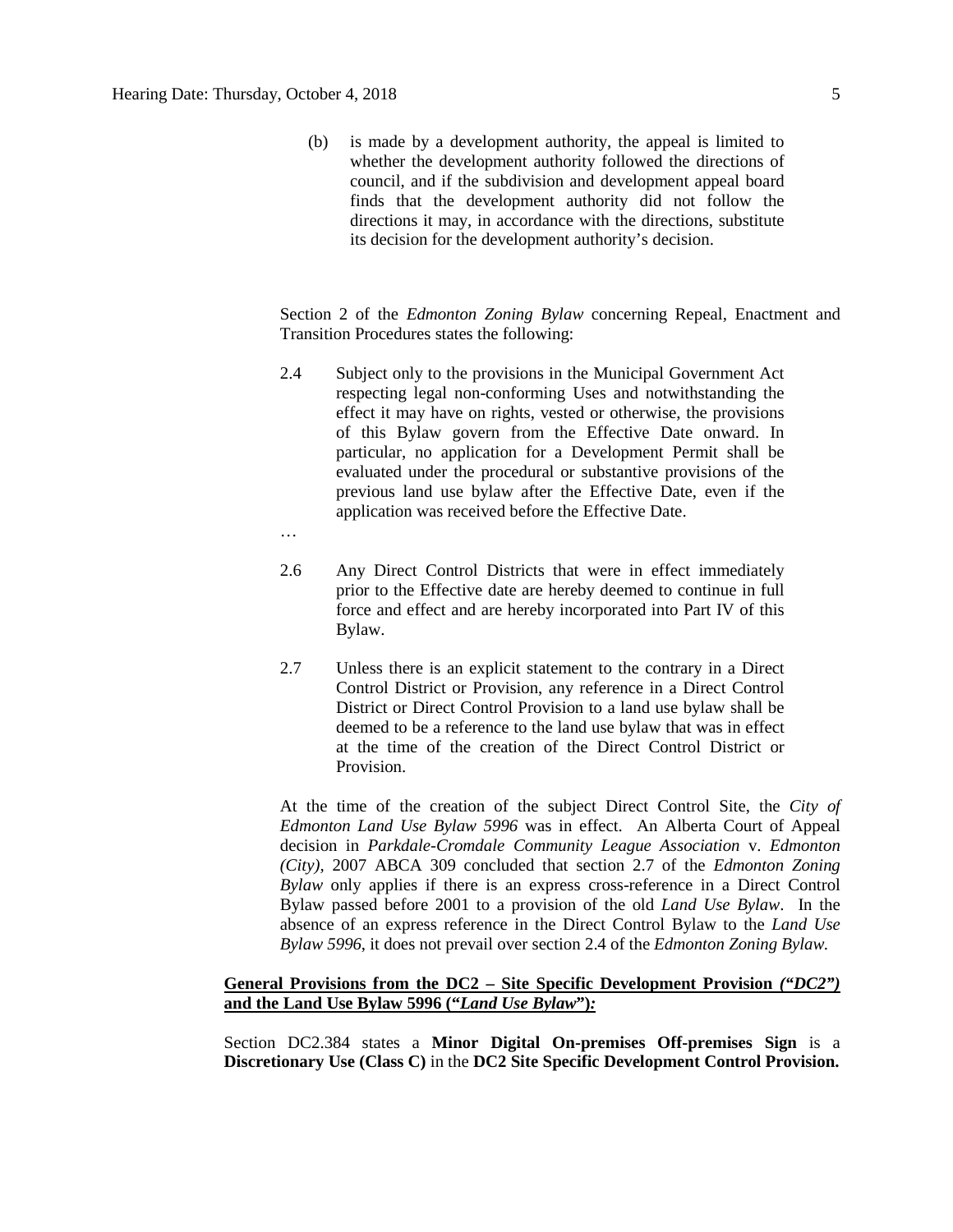Section DC2.384.1, the **General Purpose** of the **(DC2) Site Specific Development Control Provision** is to establish a Site Specific Development Control District for a limited range of general business and retail uses having specific site Development Criteria which will ensure compatibility with existing and proposed surrounding commercial land uses and promote the orderly development of a high quality urban environment. This District also contains Development Criteria consistent with the intent of the Major Commercial Corridor Overlay.

DC2.384.4(q) states Signs may be allowed in this District in accordance with Schedule 79E and in accordance with the general provisions of Section 79.1 to 79.9, inclusive, of the *Land Use Bylaw 5996*.

Schedule 79E.1(1) of the *Land Use Bylaw* 5996 states the following Signs shall be allowed, subject to the Sign Regulations of this Schedule:

- a) …
- b) …
- c) Awning, Canopy, Under-canopy, Fascia, Freestanding, Projecting and Window, On-premise Business Identification Signs and On-premise Changeable Copy and Local Advertising Signs;
- d) …
- e) …
- f) Fascia and Freestanding General Advertising Signs;
- g) …
- h) …

Schedule 79E.2(1) of the *Land Use Bylaw 5996* states all On-premise Business Identification, Changeable Copy and Local Advertising Signs shall comply with the general regulations for On-premise Signs of Section 79.7, subject to the following additional regulations and exceptions:

- a) the maximum Height of a Freestanding Sign shall be:
	- i. 8 metres (26.2 feet) for a business premise or multiple occupancy business development having a frontage of at least 30 metres (98.4 feet) but not greater than 60 metres (196.8 feet);
	- ii. 10 metres (32.8 feet) for a business premise or multiple occupancy business development having a frontage greater than 60 metres (196.8 feet); and
	- iii. where a Freestanding Sign is located adjacent to a public roadway having a posted traffic speed of 70 kilometres/hour (43.5 miles/hour) or greater, the maximum allowable sign Height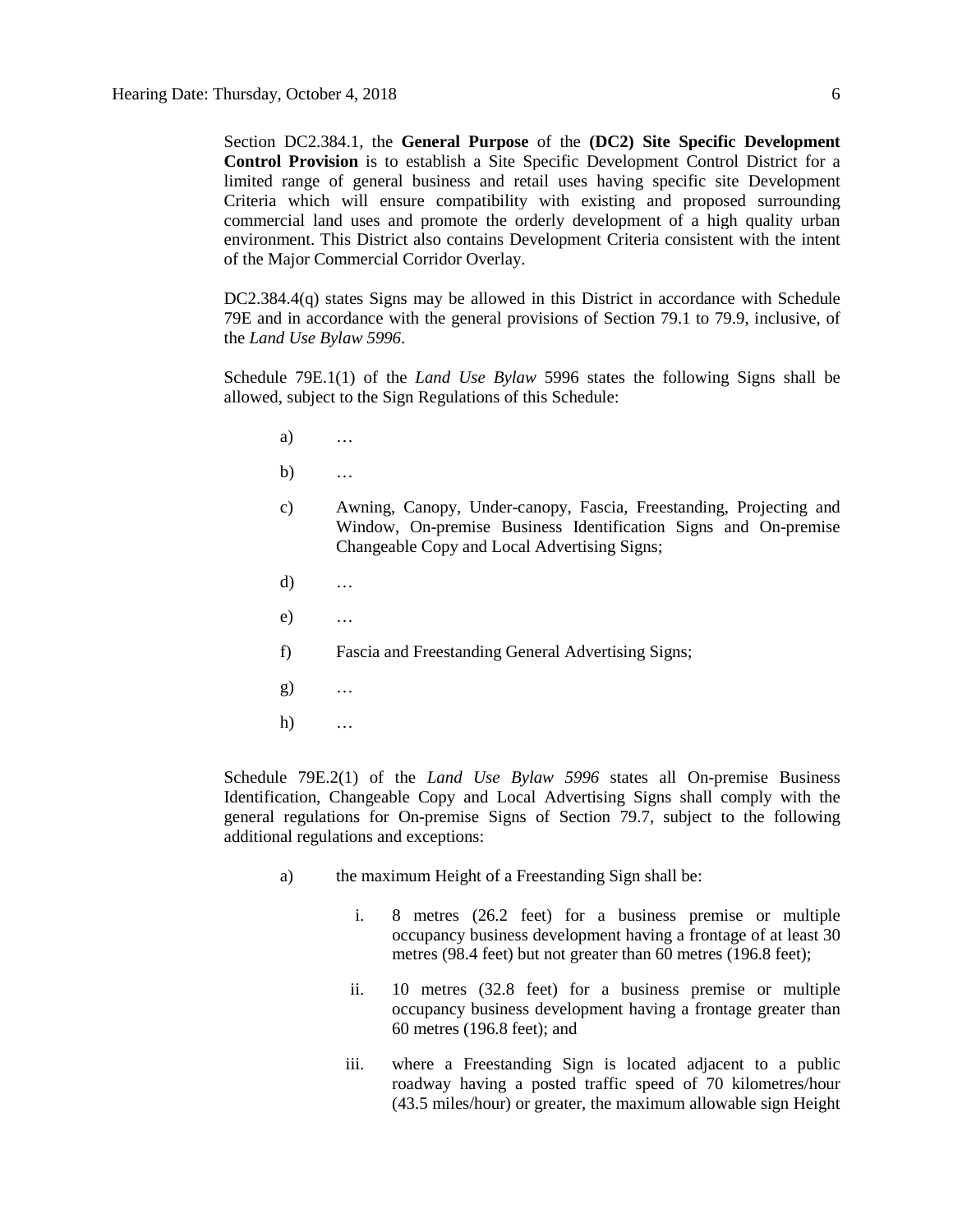set out in Clauses (i) and (ii) above shall be increased by 2 metres (6.6 feet).

- **b) the allowable Sign area for a Freestanding Sign located adjacent to a public roadway having a posted traffic speed of 70 kilometres/hour (43.5 miles/hour) or greater shall be 0.4 square metres (4.3 square feet) for each lineal metre (3.3 feet) of frontage where the Sign is to be erected;**
- **c) the maximum area of a Freestanding Sign shall be 24 square metres (258.3 square feet) except that where the Sign is located adjacent to a public roadway having a posted traffic speed of 70 kilometres/hour (43.5 miles/hour) or greater, the maximum area shall be 30 square metres (322.9 square feet);**
- d) Freestanding Signs shall be allowed to rotate where the rotation is designed to expose sign faces with different copy;
- e) where a site is adjacent to a public roadway designated as a Highway Entrance Route or Limited Access Route in Section 79.5, the additional regulations of that Section for Business Identification Signs shall apply; and
- **f) Running Lights and animated graphics shall be allowed only on Fascia, Canopy or Projecting Signs on business premises used for Drive-in Food Services, Indoor Amusement Establishments, Hotels, Motels, Major or Minor Eating and Drinking Establishments and Spectator Entertainment Establishments.**

Under Section 9.2(2) of the *Land Use Bylaw 5996*, **Animated Sign** means any sign or portion of a sign having moving parts or electronically controlled colour changes which depict action or give motion to the sign. Animated Sign does not include Flashing Signs, Rotating Signs, signs with accessory running lights or flashing lights, or electronically controlled Changeable Copy Signs such as those showing time and temperature displays.

Under Section 9.2(6) of the *Land Use Bylaw 5996*, **Business Identification Sign** means a sign identifying the name, dealer, franchise association, primary function, product or service of the commercial activity conducted on the premises, and may include local advertising and changeable copy.

Under Section 9.2(8) of the *Land Use Bylaw 5996*, **Changeable Copy Sign** means a permanent On-premise Sign or portion of such a sign on which copy can be readily changed manually through the utilization of attachable characters, or automatically through the electronic switching of lamp banks or illuminated tubes. Changeable Copy Signs include mechanically controlled time and temperature displays.

Under Section 9.2(15) of the *Land Use Bylaw 5996*, **Freestanding Sign** means any sign supported independently of a building and permanently fixed to the ground.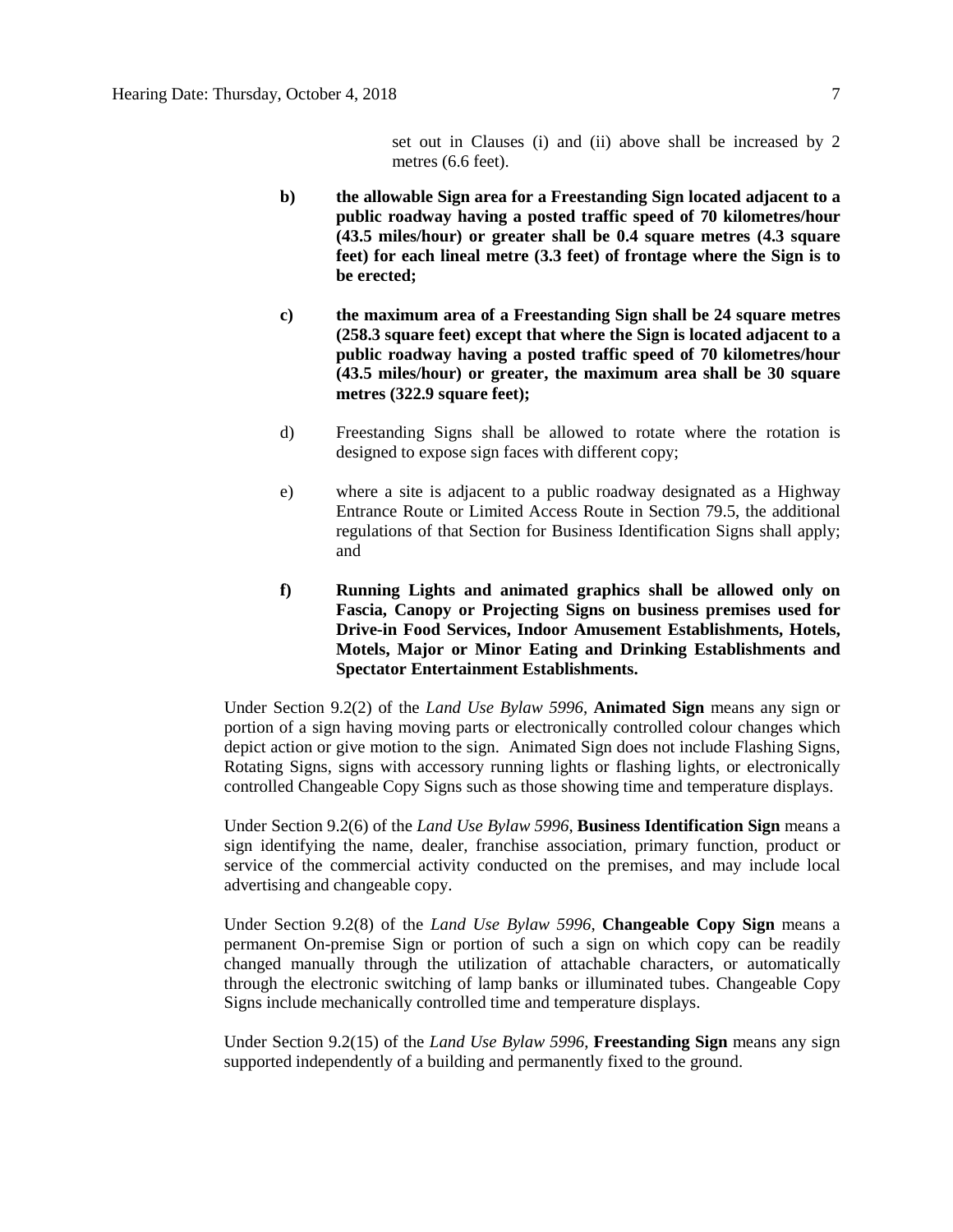Under Section 9.2(16) of the *Land Use Bylaw 5996*, **General Advertising Sign** means a sign which directs attention to a business, activity, product, service or entertainment which cannot be considered as the principal products sold nor a principal business, activity, entertainment or service provided on the premises where the sign is displayed

and general advertising has a similar meaning. Typical General Advertising Signs includes Billboards and Junior Panels as defined in this Bylaw.

Under Section 9.2(21) of the *Land Use Bylaw 5996*, **Local Advertising Sign** means a sign or portion of a sign on which the copy refers only to products or merchandise

produced, offered for sale or obtainable at the premises on which the sign is displayed and which are related to the principal function of such premises, and local advertising has a similar meaning.

Under Section 9.2(25) of the *Land Use Bylaw 5996*, **On-premise Sign** means a sign identifying or advertising a business, activity, service or product located on the premises where the sign is erected. On-premise Signs includes signs erected on a site to provide warning or direction to persons entering upon the site.

## *Discretionary Use - Complaints*

Section DC2.384.4(q) states that Signs may be allowed in this District in accordance with Schedule 79E and in accordance with the general provisions of Section 79.1 to 79.9, inclusive, of the *Land Use Bylaw 5996*.

Section 14, Development Classes, of the *Land Use Bylaw 5996* states that the following classes of development are hereby established:

- 1) Class O No Development Permit Required;
- 2) Class A Minor Permitted Use;
- 3) Class B Permitted Use;
- **4) Class C - Discretionary Use**; and
- 5) Class D Design Review.

Section 14.4 of the *Land Use Bylaw 5996* states that the developments in this Class are those involving the exercise of discretion by the Development Officer. Upon receipt of an application in its final form for development within this Class, the Development Officer shall examine the application to determine its conformity with the regulations of this Bylaw and the provisions of any applicable Statutory Plan. The Development

Officer, using discretion, may refuse or approve, permanently or for a limited time period, with or without conditions, an application for development within this Class. This Class shall include:

1) all Discretionary Use developments; and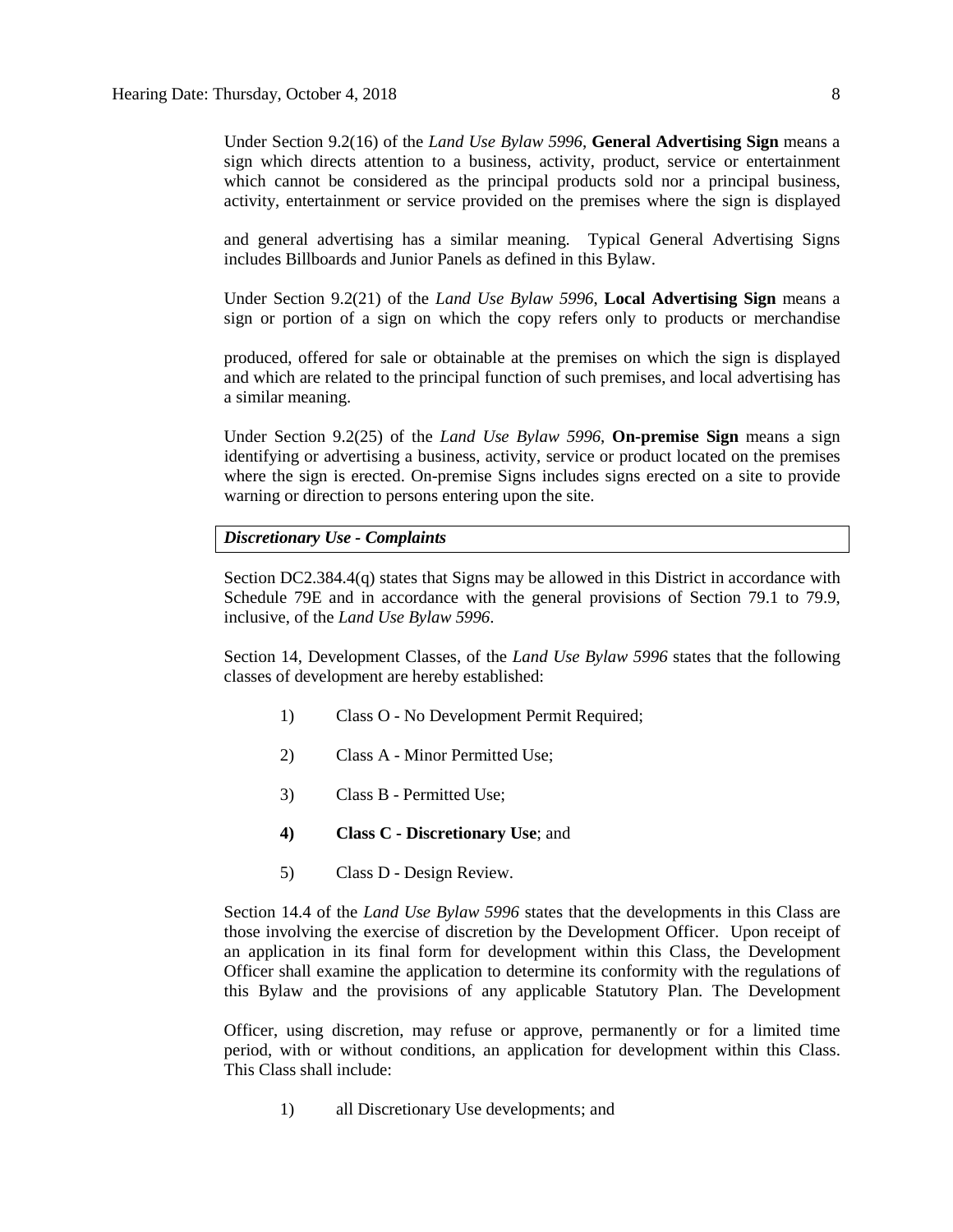2) all major developments within Direct Control Districts except those defined as Class D.

(…)

#### **Class C shall also include the following sign uses and developments:**

a) comprehensive Sign Design Plans, as defined in Section 79.6 of this Bylaw

# **Development Officer's Determination**

The proposed development, Freestanding General Advertising and On-premises Local Advertising Sign (Minor Digital On-premises Off-premises Sign) is listed as Discretionary Use (Class C)(reference DC2(384) and LUB 5996 Section 14.4).

In the opinion of the Development Officer, that the previous conditional approval with a limited time of five years was in place to monitor the impacts of the sign, during this time, the City received two complaints that the Sign adversely impacts the surrounding amenities. As such it is the opinion of the Development Officer that an approval of the same Discretionary Use will continue to negatively impact adjacent and surrounding properties.

Note: The Development Officer considers the existing sign a Freestanding General Advertising and On-premises Local Advertising Sign in accordance with the Subdivision Development Appeal Board decision (SDAB-D-13-052), and therefore the proposed Sign is also deemed to be the same Discretionary Use (Class C) [unedited]

## *Illumination*

Section 79.8(1)(e) of the *Land Use Bylaw 5996* states that General Advertising Signs may be illuminated provided that the lighting is concealed or shielded to minimize glare.

#### **Development Officer's Determination**

General advertising signs may be illuminated provided that the lighting is concealed or shielded to minimize glare. (Reference Section 79.8(1)(e))

During the five year time limit of the previous permit the City of Edmonton has received two complaints in regards to the excessive brightness of the existing Digital Sign. It is the opinion of the development officer that the previous limited approval of five years was granted for this purpose and that the complaints show that the proposed Sign adversely impacts the surrounding amenities. [unedited]

# *Freestanding Sign Area*

Section 79E.2(1)(c) of the *Land Use Bylaw 5996* states that the maximum area of a Freestanding Sign shall be 24 square metres (258.3 sq. ft.) except that where the Sign is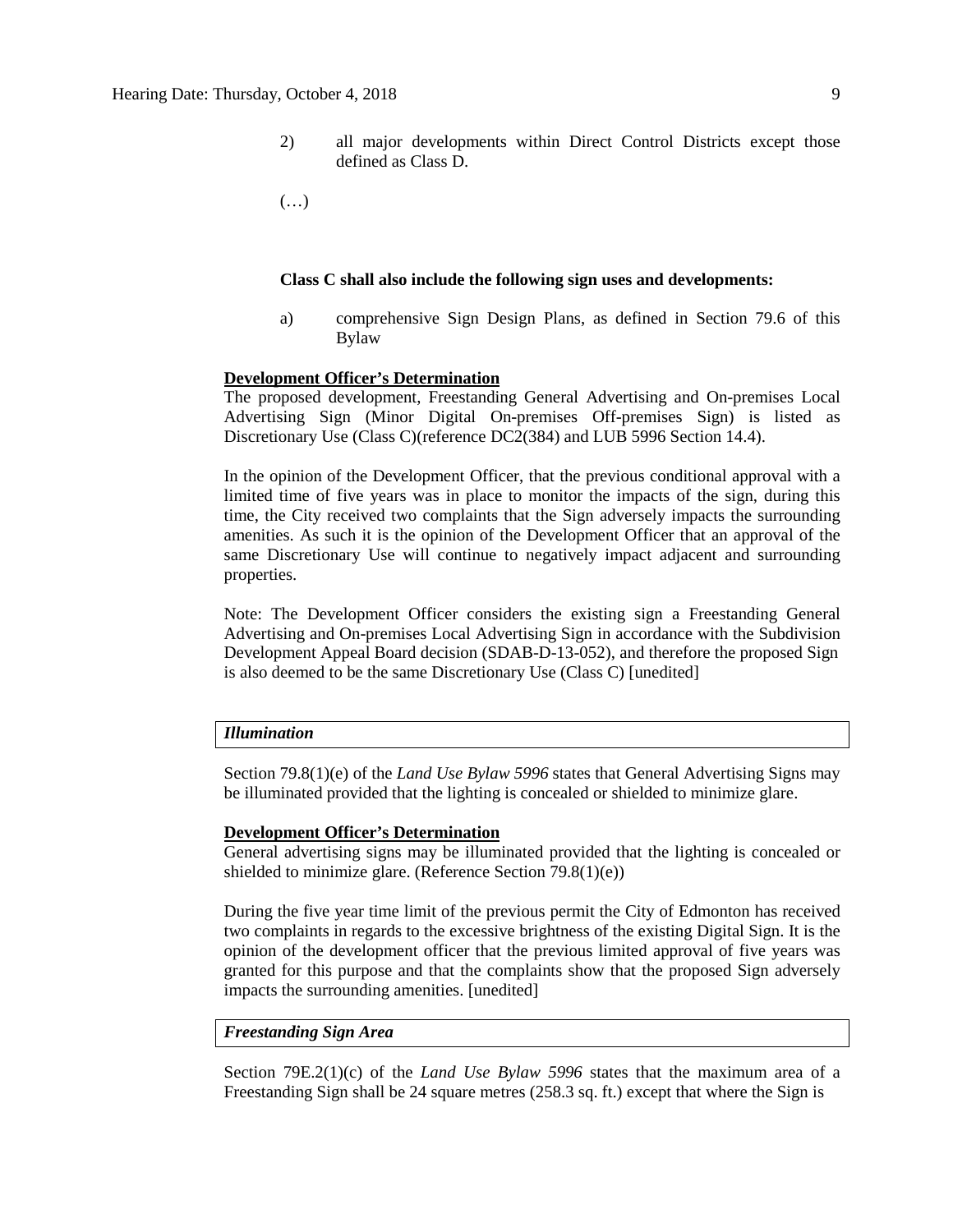located adjacent to a public roadway having a posted traffic speed of 70 km/hr (43.5 mph) or greater, the maximum area shall be 30 square metres (322.9 sq. ft.).

### **Development Officer's Determination**

The maximum area of a freestanding sign shall be 24 m2 (258.3 sq. ft.) except that where the sign is located adjacent to a public roadway having a posted traffic speed of 70 km/hr (43.5 mph) or greater, the maximum area shall be 30 m2 (322.9 sq. ft.); (Reference Section 79E.2(1)(c))

Proposed: 46 m2 Exceeds by: 16 m2

There is an existing Freestanding On-premise Sign (The Station Liquor Cellar) that is 15m2 and in the opinion of the Development Officer, a variance to the area of the proposed sign does not enhance the appearance of the Site. [unedited]

# *Setback*

Section DC2.384.4(c) states that the a minimum building Setback of 14 metres shall be provided adjacent to St. Albert Trail. At the discretion of the Development Officer, this minimum building Setback requirement may be reduced to the minimum applicable landscaped Yard requirement specified by this District where:

- i. the proposed development, or the proposed development in conjunction with any existing development, does not exceed a gross floor area of 1,000 sq. metres or 7 metres in Height; or
- ii. where the proposed development lies adjacent to an existing service road, provided that landscaping and building treatments minimize the perception of massing and create a high standard of building appearance.

#### **Development Officer's Determination**

A minimum building Setback of 14 m shall be provided adjacent to St. Albert Trail. (Reference DC2.384.4(c))

Proposed: 1.3 m Deficient by: 12. 7 m [unedited]

#### *Radial Distance*

Section 79.5(1)(c) of the *Land Use Bylaw 5996* states that the minimum radial distance between General Advertising Signs facing the same traffic direction along a Highway Entrance Route or Limited Access Route shall be 300 metres (984.0 ft.).

#### **Development Officer's Determination**

The minimum radial distance between general advertising signs facing the same traffic direction along a Highway Entrance Route or Limited Access Route shall be 300 m (984ft.). (Reference Section 79.5(1)(c))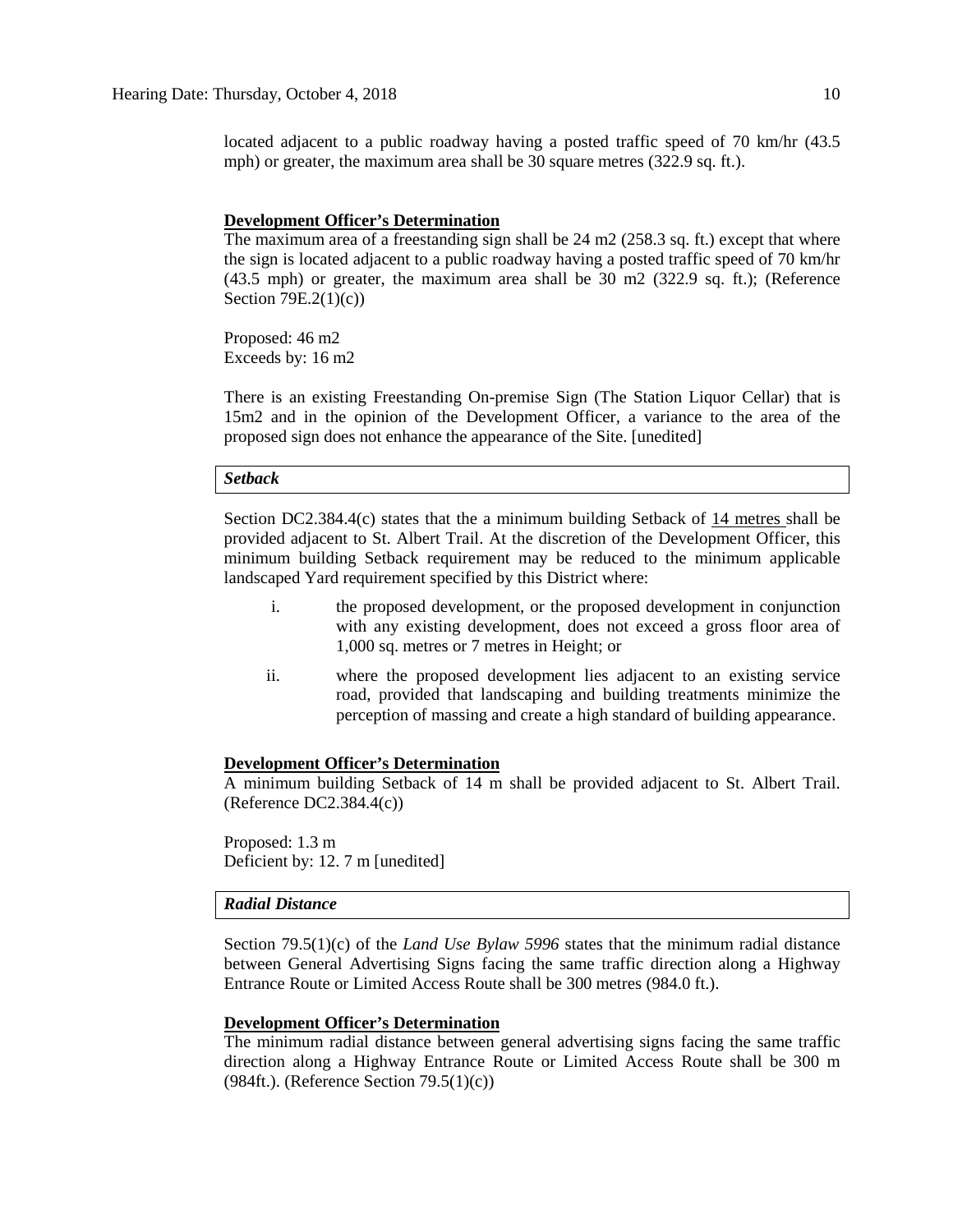Sign Location: 14229 - Mark Messier Trail NW Proposed Separation Distance: 224 m Deficient by: 76 m

Separation Distance: 14640 - 137 Avenue NW Proposed Separation Distance: 249 m Deficient by: 51 m

The Zoning Bylaw establishes the separation distances between digital signs and off premises signs to prevent the proliferation of such signs. [unedited]

|  |  | <b>Previous Subdivision and Development Appeal Board Decision</b> |  |  |
|--|--|-------------------------------------------------------------------|--|--|
|--|--|-------------------------------------------------------------------|--|--|

| <b>Application Number</b> | <b>Description</b>          | <b>Decision</b>                  |
|---------------------------|-----------------------------|----------------------------------|
| SDAB-D-13-052             | To construct a freestanding | April 18, 2013; The appeal is    |
|                           | On-premises Off-premises    | ALLOWED and the decision         |
|                           | Sign (Digital Off-premises) | of the Development Authority     |
|                           | Sign- Alberta Truck and     | is REVOKED.<br>The               |
|                           | Auto Liquidators)           | development is GRANTED as        |
|                           |                             | applied to the Development       |
|                           |                             | Authority, subject<br>to         |
|                           |                             | CONDITIONS<br>and<br>the         |
|                           |                             | following two VARIANCES:         |
|                           |                             | The maximum allowable Sign       |
|                           |                             | Area was varied to allow an      |
|                           |                             | excess of 14.68 square metres;   |
|                           |                             | minimum required<br>the          |
|                           |                             | Setback is varied to allow a     |
|                           |                             | deficiency of 13.7 metres $\Box$ |

# Notice to Applicant/Appellant

Provincial legislation requires that the Subdivision and Development Appeal Board issue its official decision in writing within fifteen days of the conclusion of the hearing.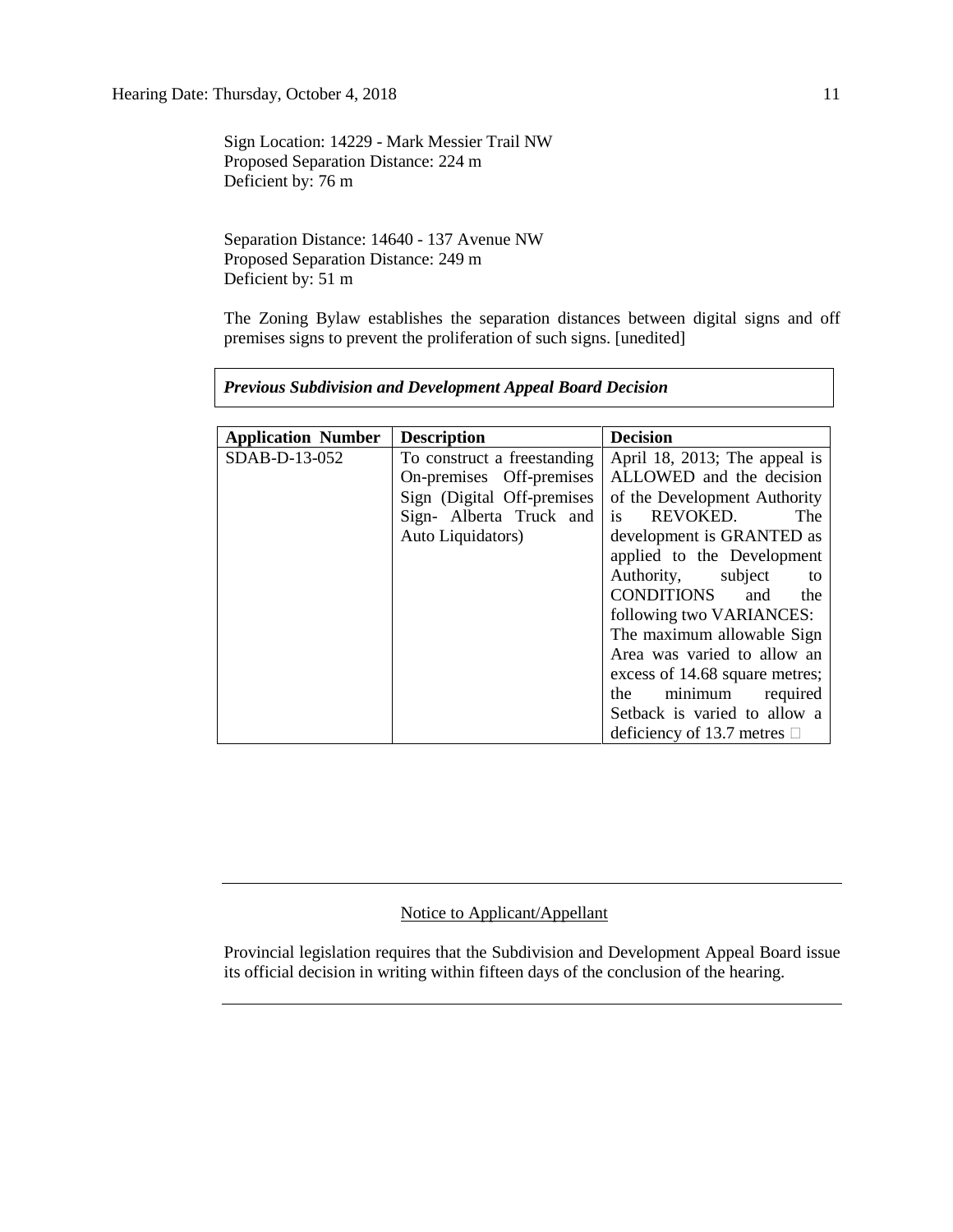| <b>UMONTON</b>                                                                                                        |                                                                                                  | Project Number: 278508526-001<br><b>Application Date:</b><br>APR 03, 2018<br>Printed:<br>August 2, 2018 at 3:38 PM |
|-----------------------------------------------------------------------------------------------------------------------|--------------------------------------------------------------------------------------------------|--------------------------------------------------------------------------------------------------------------------|
|                                                                                                                       | <b>Application for</b>                                                                           | Page:<br>$1$ of $3$                                                                                                |
|                                                                                                                       | <b>Sign Combo Permit</b>                                                                         |                                                                                                                    |
|                                                                                                                       | This document is a Development Permit Decision for the development application described below.  |                                                                                                                    |
| <b>Applicant</b>                                                                                                      | Property Address(es) and Legal Description(s)                                                    |                                                                                                                    |
|                                                                                                                       | 14211 - MARK MESSIER TRAIL NW                                                                    |                                                                                                                    |
|                                                                                                                       | Plan 4577TR Lot 7A                                                                               |                                                                                                                    |
|                                                                                                                       |                                                                                                  |                                                                                                                    |
| <b>Scope of Application</b>                                                                                           | To install (1) Minor Digital On-premises Off-premises Freestanding Sign (Edmonton Truck & Auto). |                                                                                                                    |
| <b>Permit Details</b>                                                                                                 |                                                                                                  |                                                                                                                    |
|                                                                                                                       |                                                                                                  |                                                                                                                    |
| ASA Sticker No./Name of Engineer:                                                                                     | <b>Class of Permit:</b>                                                                          |                                                                                                                    |
| Construction Value: 30000                                                                                             | <b>Expiry Date:</b>                                                                              |                                                                                                                    |
|                                                                                                                       |                                                                                                  |                                                                                                                    |
| Fascia Off-premises Sign: 0                                                                                           | Freestanding Off-premises Sign: 0                                                                |                                                                                                                    |
| Fascia On-premises Sign: 0                                                                                            | Freestanding On-premises Sign: 0                                                                 |                                                                                                                    |
| Roof Off-premises Sign: 0                                                                                             | Projecting Off-premises Sign: 0                                                                  |                                                                                                                    |
| Roof On-premises Sign: 0                                                                                              | Projecting On-premises Sign: 0                                                                   |                                                                                                                    |
| Minor Digital On-premises Sign: 0                                                                                     | Replacement Panel on Existing Sign: 0                                                            |                                                                                                                    |
| Minor Digital Off-premises Sign: 0                                                                                    | Comprehensive Sign Design: 0                                                                     |                                                                                                                    |
| Minor Digital On/Off-premises Sign: 1                                                                                 | Major Digital Sign: 0                                                                            |                                                                                                                    |
| I/We certify that the above noted details are correct.                                                                |                                                                                                  |                                                                                                                    |
| Applicant signature:                                                                                                  |                                                                                                  |                                                                                                                    |
| <b>Development Application Decision</b><br>Refused<br>Issue Date: Jul 16, 2018 Development Authority: MERCIER, KELSEY |                                                                                                  |                                                                                                                    |
|                                                                                                                       | THIS IS NOT A PERMIT                                                                             |                                                                                                                    |
|                                                                                                                       |                                                                                                  |                                                                                                                    |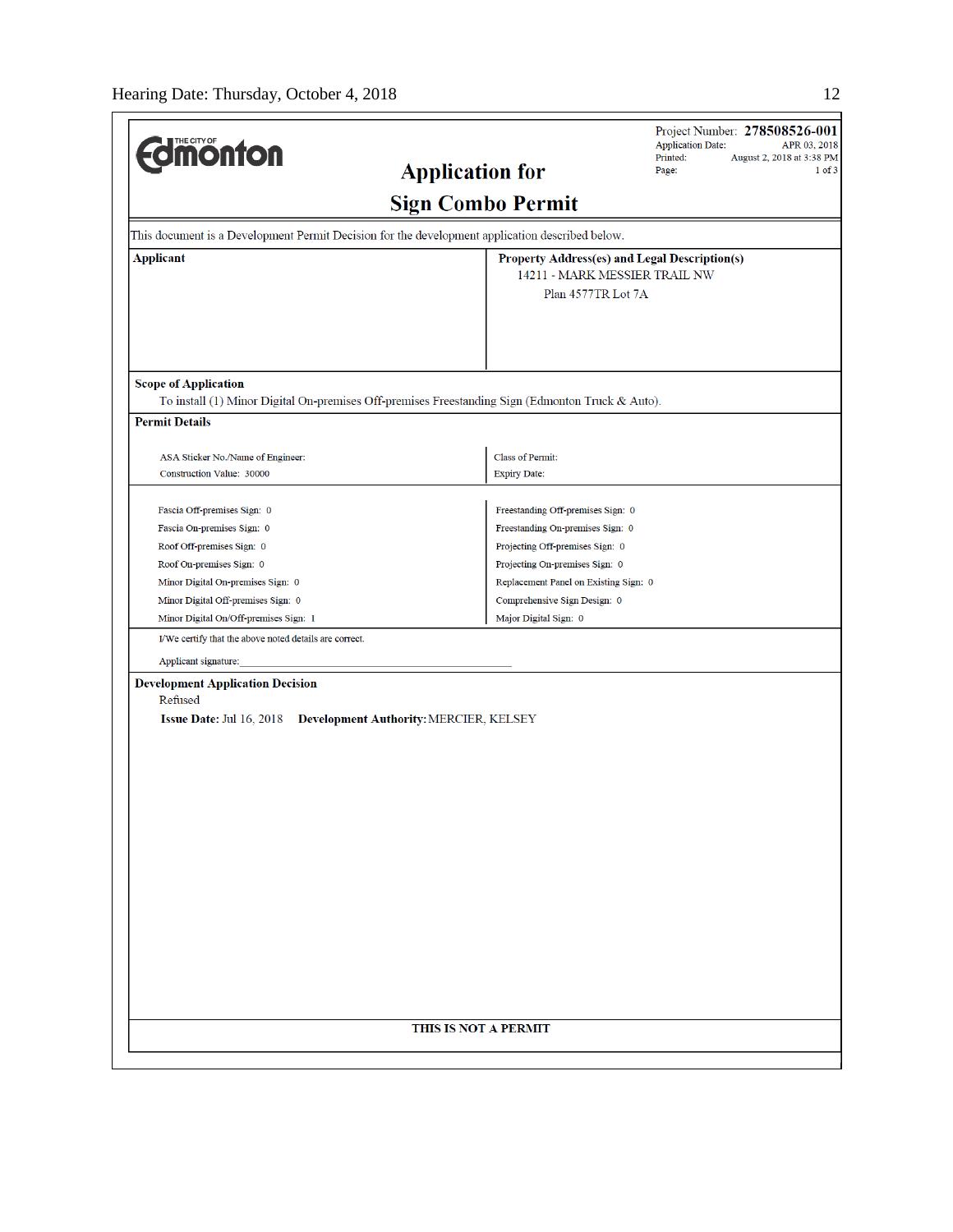$\Gamma$ 

| <b><i><u>Monton</u></i></b>                                                                                                                                                                                                                                                                                                                                                                                                                                             |                          | <b>Application Date:</b><br>Printed: | Project Number: 278508526-001<br>APR 03, 2018<br>August 2, 2018 at 3:38 PM |
|-------------------------------------------------------------------------------------------------------------------------------------------------------------------------------------------------------------------------------------------------------------------------------------------------------------------------------------------------------------------------------------------------------------------------------------------------------------------------|--------------------------|--------------------------------------|----------------------------------------------------------------------------|
|                                                                                                                                                                                                                                                                                                                                                                                                                                                                         | <b>Application for</b>   | Page:                                | $2$ of $3$                                                                 |
|                                                                                                                                                                                                                                                                                                                                                                                                                                                                         | <b>Sign Combo Permit</b> |                                      |                                                                            |
| <b>Reason for Refusal</b>                                                                                                                                                                                                                                                                                                                                                                                                                                               |                          |                                      |                                                                            |
| 1. The proposed development, Freestanding General Advertising and On-premises Local Advertising Sign (Minor Digital On-<br>premises Off-premises Sign) is listed as Discretionary Use (Class C)(reference DC2(384) and LUB 5996 Section 14.4).                                                                                                                                                                                                                          |                          |                                      |                                                                            |
| In the opinion if the Development Officer, that the previous conditional approval with a limited time of five years was in place to<br>monitor the impacts of the sign, during this time, the City received two complaints that the Sign adversely impacts the surrounding<br>amenities. As such it is the opinion of the Development Officer that an approval of the same Discretionary Use will continue to<br>negatively impact adjacent and surrounding properties. |                          |                                      |                                                                            |
| Note: The Development Officer considers the existing sign a Freestanding General Advertising and On-premises Local Advertising<br>Sign in accordance with the Subdivision Development Appeal Board decision (SDAB-D-13-052), and therefore the proposed Sign<br>is also deemed to be the same Discretionary Use (Class C).                                                                                                                                              |                          |                                      |                                                                            |
| 2. General advertising signs may be illuminated provided that the lighting is concealed or shielded to minimize glare. (Reference<br>Section $79.8(1)(e)$                                                                                                                                                                                                                                                                                                               |                          |                                      |                                                                            |
| During the five year time limit of the previous permit the City of Edmonton has received two complaints in regards to the excessive<br>brightness of the existing Digital Sign. It is the opinion of the development officer that the previous limited approval of five years<br>was granted for this purpose and that the complaints show that the proposed Sign adversely impacts the surrounding amenities.                                                          |                          |                                      |                                                                            |
| 3. The maximum area of a freestanding sign shall be 24 m2 (258.3 sq. ft.) except that where the sign is located adjacent to a public<br>roadway having a posted traffic speed of 70 km/hr (43.5 mph) or greater, the maximum area shall be 30 m2 (322.9 sq. ft.);<br>(Reference Section $79E.2(1)(c)$ )                                                                                                                                                                 |                          |                                      |                                                                            |
| Proposed: 46 m2<br>Exceeds by: 16 m2                                                                                                                                                                                                                                                                                                                                                                                                                                    |                          |                                      |                                                                            |
| There is an existing Freestanding On-premise Sign (The Station Liquor Cellar) that is 15 m2 and in the opinion of the Development<br>Officer, a variance to the area of the proposed sign does not enhance the appearance of the Site.                                                                                                                                                                                                                                  |                          |                                      |                                                                            |
| 4. A minimum building Setback of 14 m shall be provided adjacent to St. Albert Trail. (Reference DC2.384.4(c))                                                                                                                                                                                                                                                                                                                                                          |                          |                                      |                                                                            |
| Proposed: 1.3 m<br>Deficient by: 12. 7 m                                                                                                                                                                                                                                                                                                                                                                                                                                |                          |                                      |                                                                            |
| 5. The minimum radial distance between general advertising signs facing the same traffic direction along a Highway Entrance<br>Route or Limited Access Route shall be $300 \text{ m}$ (984 ft.). (Reference Section 79.5(1)(c))                                                                                                                                                                                                                                         |                          |                                      |                                                                            |
| Sign Location: 14229 - MARK MESSIER TRAIL NW<br>Proposed Separation Distance: 224 m<br>Deficient by: 76 m                                                                                                                                                                                                                                                                                                                                                               |                          |                                      |                                                                            |
| Separation Distance: 14640 - 137 AVENUE NW<br>Proposed Separation Distance: 249 m<br>Deficient by: 51 m                                                                                                                                                                                                                                                                                                                                                                 |                          |                                      |                                                                            |
| The Zoning Bylaw establishes the separation distances between digital signs and off-premises signs to prevent the proliferation of<br>such signs.                                                                                                                                                                                                                                                                                                                       |                          |                                      |                                                                            |
| <b>Rights of Appeal</b><br>The Applicant has the right of appeal within 21 days after the date on which the decision is made, as outlined in Section 683<br>through 689 of the Municipal Government Act.                                                                                                                                                                                                                                                                |                          |                                      |                                                                            |
| <b>Fees</b>                                                                                                                                                                                                                                                                                                                                                                                                                                                             |                          |                                      |                                                                            |
|                                                                                                                                                                                                                                                                                                                                                                                                                                                                         |                          |                                      |                                                                            |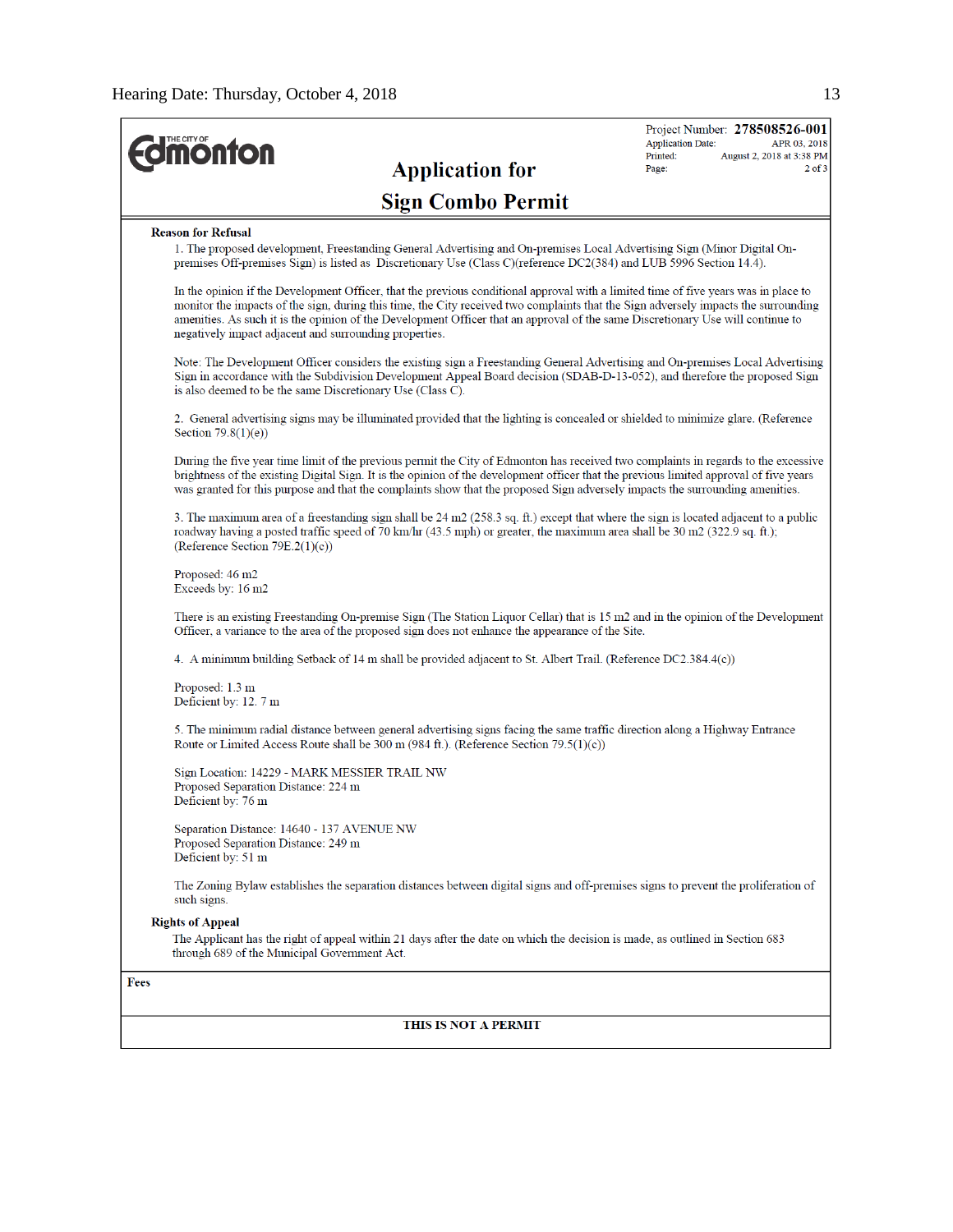

Site Location **Community Contracts** File: SDAB-D-18-129

N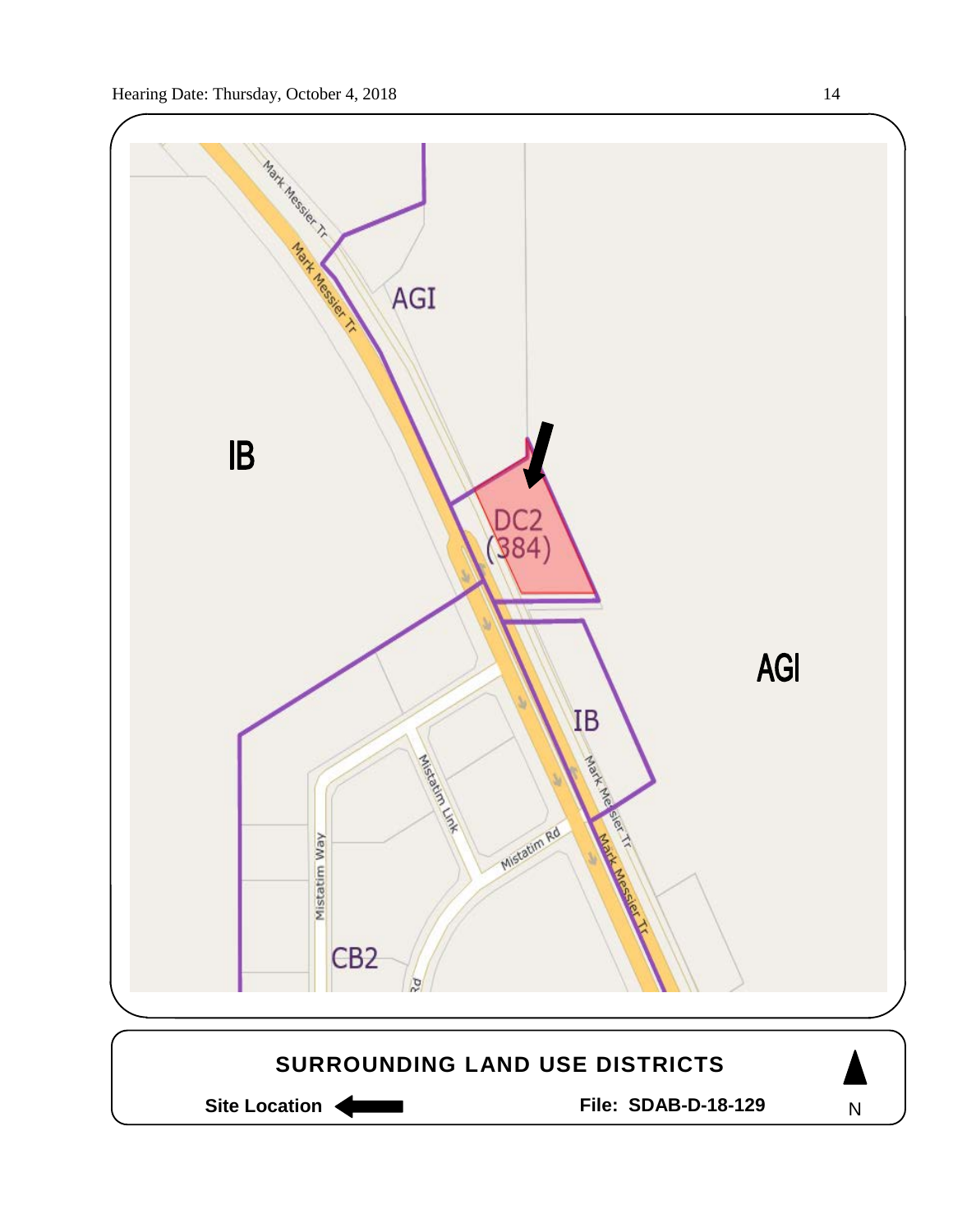| <u>ITEM II: 1:30 P.M.</u> |                                                        | FILE: SDAB-D-18-160                                                           |
|---------------------------|--------------------------------------------------------|-------------------------------------------------------------------------------|
|                           | AN APPEAL FROM THE DECISION OF THE DEVELOPMENT OFFICER |                                                                               |
|                           | <b>APPELLANT:</b>                                      |                                                                               |
|                           | <b>APPLICATION NO.:</b>                                | 286892371-001                                                                 |
|                           | <b>APPLICATION TO:</b>                                 | Change the Use from a General Retail<br><b>Store to Cannabis Retail Sales</b> |
|                           | <b>DECISION OF THE</b><br>DEVELOPMENT AUTHORITY:       | Refused                                                                       |
|                           | <b>DECISION DATE:</b>                                  | August 30, 2018                                                               |
|                           | <b>DATE OF APPEAL:</b>                                 | September 10, 2018                                                            |
|                           | MUNICIPAL DESCRIPTION<br>OF SUBJECT PROPERTY:          | 4202 - 66 Street NW                                                           |
|                           | <b>LEGAL DESCRIPTION:</b>                              | Condo Common Area (Plan 1121841)                                              |
|                           | ZONE:                                                  | CSC - Shopping Centre Zone                                                    |
|                           | <b>OVERLAY:</b>                                        | N/A                                                                           |
|                           | <b>STATUTORY PLAN:</b>                                 | N/A                                                                           |
|                           |                                                        |                                                                               |

# *Grounds for Appeal*

The Appellant provided the following reasons for appealing the decision of the Development Authority:

- The store has been running as a cannabis accessory store for 5 years.
- Jackie Parker park is a golf course.
- The real Jackie Parker park access is on 50 Street, 44 Avenue.
- Jackie Parker park is a fenced in property across the 66 Street with no foot or vehicle access.
- 66 Street has a future LRT track that is fenced.
- There is a sound barrier wall being built that's a few stories tall with no access available.
- The property across from Purple City is the 5th hole of Millwoods golf course that is fenced in.
- Jackie Parker park entrance and exist is shown on map as over 2500 metres in length away from Purple City 420 Ltd.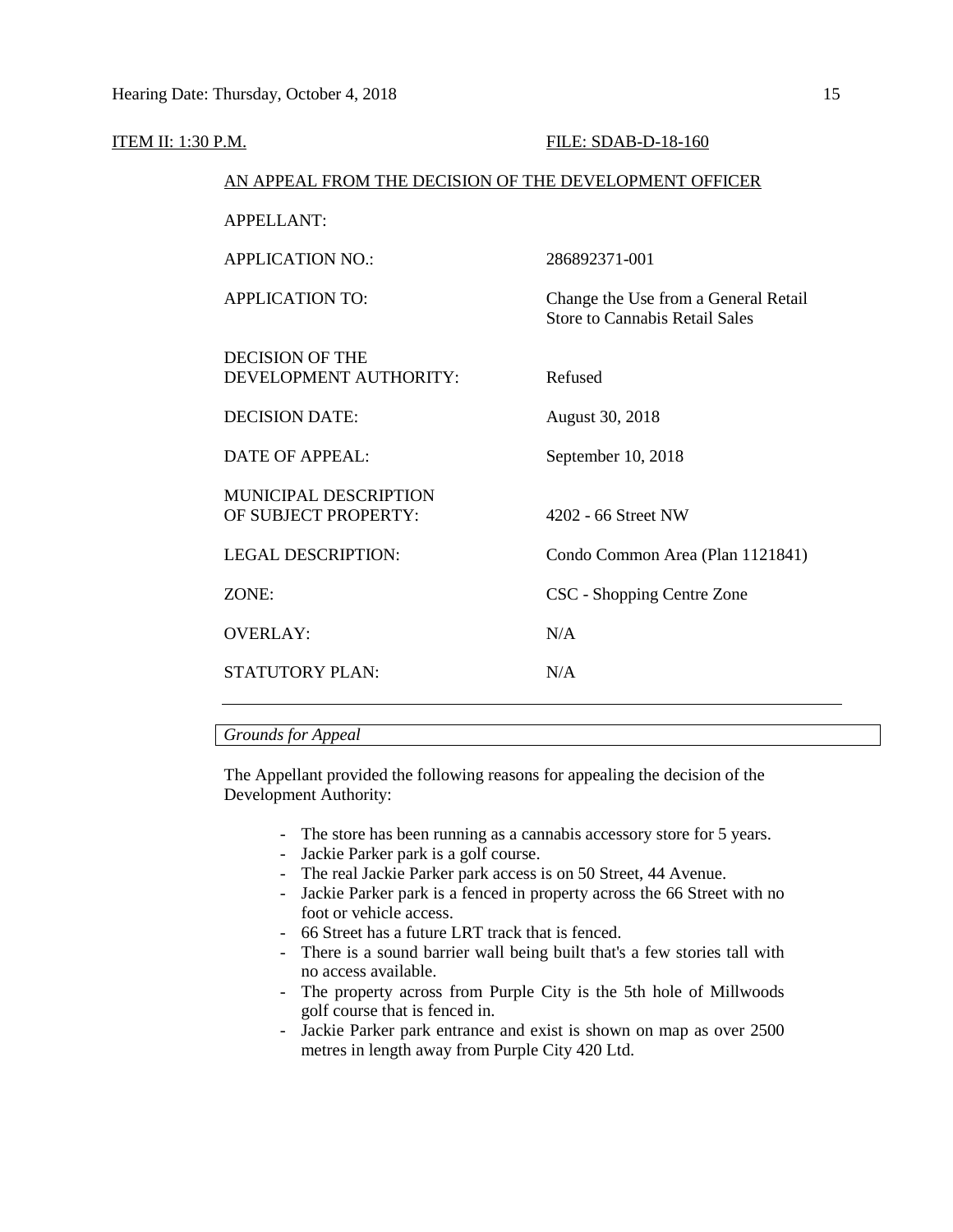#### *General Matters*

## **Appeal Information:**

The *Municipal Government Act*, RSA 2000, c M-26 states the following:

# **Grounds for Appeal**

**685(1)** If a development authority

- (a) fails or refuses to issue a development permit to a person,
- (b) issues a development permit subject to conditions, or
- (c) issues an order under section 645,

the person applying for the permit or affected by the order under section 645 may appeal to the subdivision and development appeal board.

# **Appeals**

**686(1)** A development appeal to a subdivision and development appeal board is commenced by filing a notice of the appeal, containing reasons, with the board,

- (a) in the case of an appeal made by a person referred to in section 685(1)
	- (i) with respect to an application for a development permit,
		- (A) within 21 days after the date on which the written decision is given under section 642, […]

#### **Hearing and Decision**

**687(3)** In determining an appeal, the subdivision and development appeal board

…

- (a.1) must comply with the land use policies;
- (a.2) subject to section 638, must comply with any applicable statutory plans;
- (a.3) subject to clauses (a.4) and (d), must comply with any land use bylaw in effect;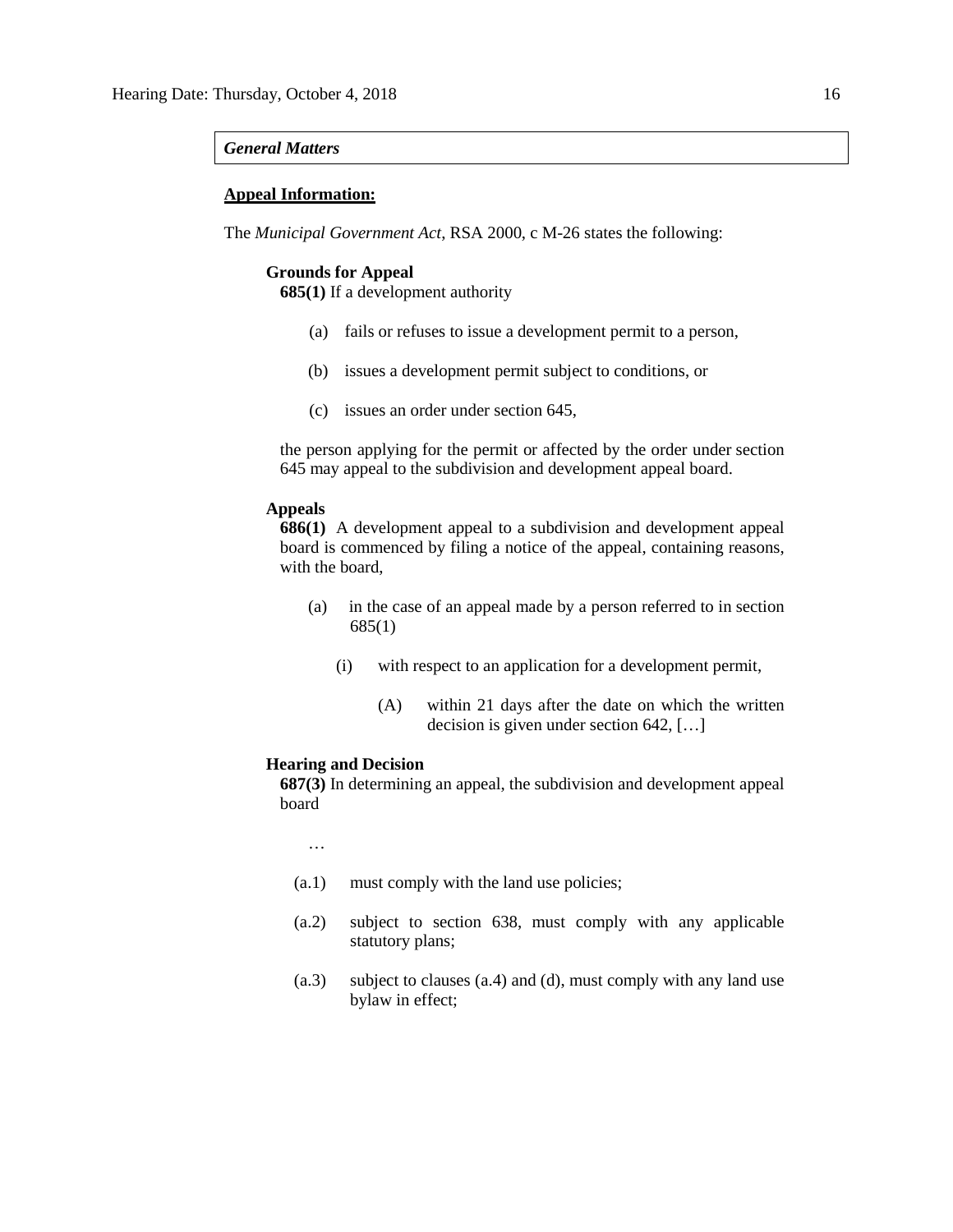- (a.4) must comply with the applicable requirements of the regulations under the Gaming, Liquor and Cannabis Act respecting the location of premises described in a cannabis licence and distances between those premises and other premises;
	- …
	- (c) may confirm, revoke or vary the order, decision or development permit or any condition attached to any of them or make or substitute an order, decision or permit of its own;
	- (d) may make an order or decision or issue or confirm the issue of a development permit even though the proposed development does not comply with the land use bylaw if, in its opinion,
		- (i) the proposed development would not
			- (A) unduly interfere with the amenities of the neighbourhood, or
			- (B) materially interfere with or affect the use, enjoyment or value of neighbouring parcels of land,

and

(ii) the proposed development conforms with the use prescribed for that land or building in the land use bylaw.

#### **General Provisions from the** *Edmonton Zoning Bylaw:*

Under section 320.2(3), **Cannabis Retail Stores** is a **Permitted Use** in the **(CSC) Shopping Centre Zone.**

Under section 7.4(9), **Cannabis Retail Stores** means:

development used for the retail sale of Cannabis that is authorized by provincial or federal legislation. This Use may include retail sales of Cannabis accessories. This Use does not include Cannabis Production and Distribution.

Under section 6.1, **Cannabis** means:

a cannabis plant and anything referred to in subsection (a) of this definition but does not include anything referred to in subsection (b) of this definition:

a. Cannabis includes: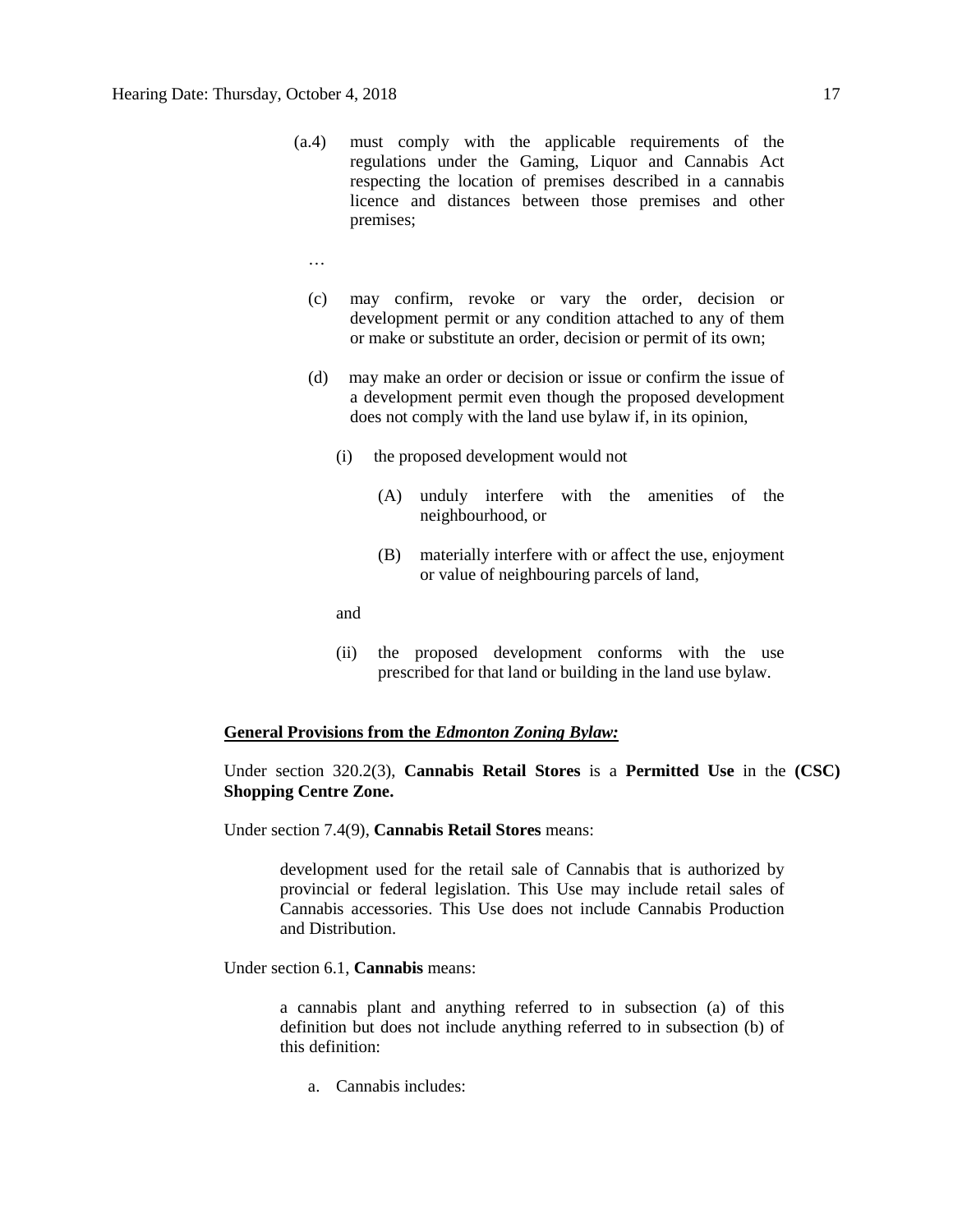- i. any part of a cannabis plant, including the phytocannabinoids produced by, or found in, such a plant, regardless of whether that part has been processed or not, other than a part of the plant referred to in subsection (b) of this definition.
- ii. any substance or mixture of substances that contains or has on it any part of such a plant;
- iii. any substance that is identical to any phytocannabinoid produced by, or found in, such a plant, regardless of how the substance was obtained.
- b. Notwithstanding subsection (a) of this definition, Cannabis does not include:
	- i. a non-viable seed of a cannabis plant;
	- ii. a mature stalk, without any leaf, flower, seed or branch, of such plant;
	- iii. fibre derived from a stalk referred in subsection (b)(ii) of this definition; and
	- iv. the root or any part of the root of such a plant.

Under section 6.1, **Site** means "an area of land consisting of one or more abutting Lots."

Section 320.1 states that the **General Purpose** of the **(CSC) Shopping Centre Zone** is "to provide for larger shopping centre developments intended to serve a community or regional trade area. Residential, office, entertainment and cultural uses may also be included within such shopping complexes."

# *Section 70 - Cannabis Retail Sales regulations*

- 1. Any Cannabis Retail Sales shall not be located less than 200 m from any other Cannabis Retail Sales. For the purposes of this subsection only:
	- a. the [200 m](javascript:void(0);) separation distance shall be measured from the closest point of the Cannabis Retail Sales Use to the closest point of any other approved Cannabis Retail Sales Use;
	- b. A Development Officer shall not grant a variance to reduce the separation distance by more than [20 m](javascript:void(0);) in compliance with [Section 11;](https://webdocs.edmonton.ca/InfraPlan/zoningbylaw/ZoningBylaw/Part1/Administrative/11__Authority_and_Responsibility_of_the_Development_Officer.htm) and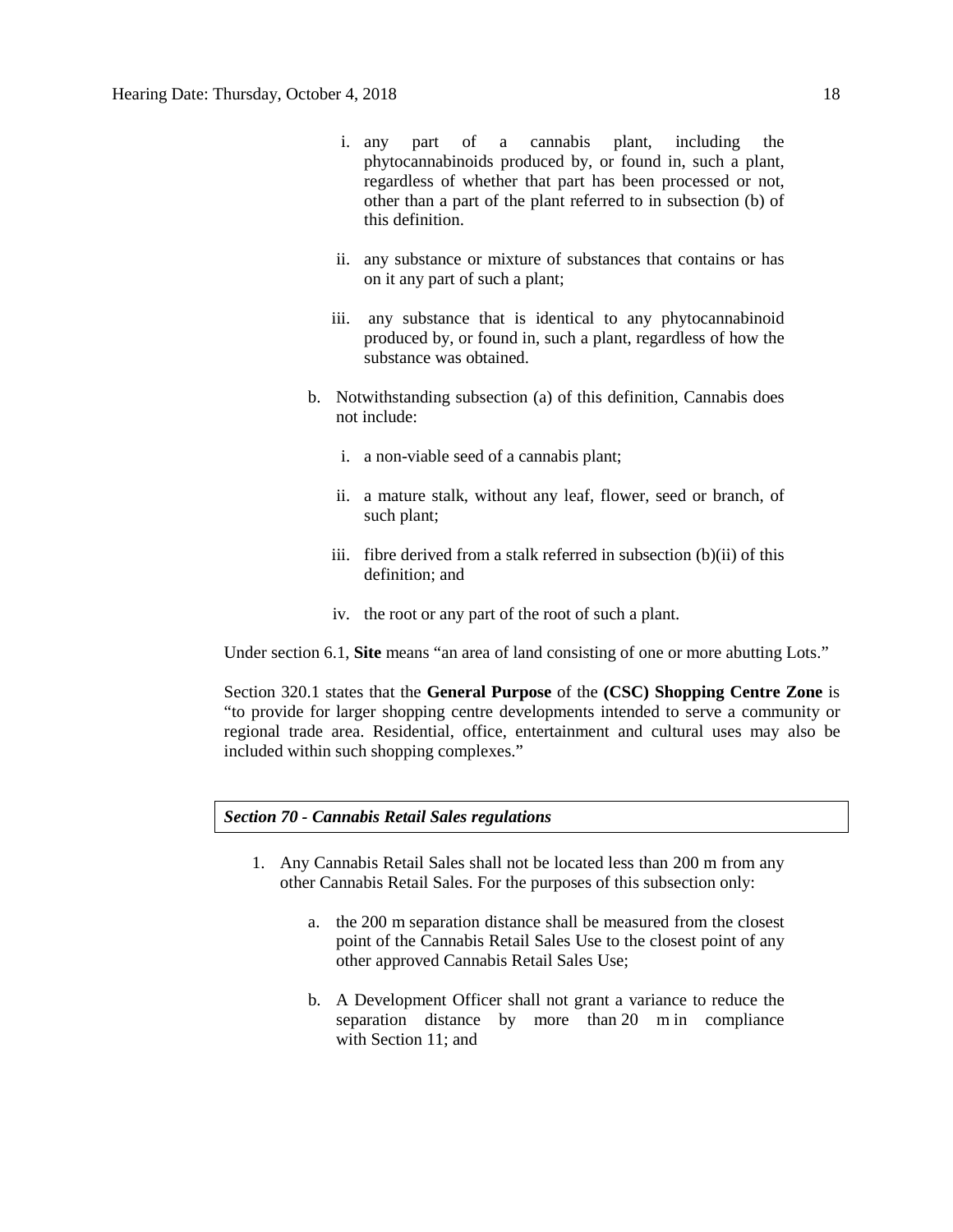- c. The issuance of a Development Permit which contains a variance to separation distance as described in 70(1)b shall be issued as a Class B Discretionary Development.
- 2. Any Site containing a Cannabis Retail Sales shall not be located less than [200 m](javascript:void(0);) from any Site being used for a public library, or for public or private education at the time of the application for the Development Permit for the Cannabis Retail Sales. For the purposes of this subsection only:
	- a. the [200 m](javascript:void(0);) separation distance shall be measured from the closest point of the subject Site boundary to the closest point of another Site boundary, and shall not be measured from Zone boundaries or from the edges of structures;
	- b. the term "public library" is limited to the collection of literary, artistic, musical and similar reference materials in the form of books, manuscripts, recordings and films for public use, and does not include private libraries, museums or art galleries; and
	- c. the term "public or private education" is limited to elementary through to high schools inclusive only, and does not include dance schools, driving schools or other Commercial Schools.
- **3. Any Site containing a Cannabis Retail Sales shall not be located less than [100 m](javascript:void(0);) from any Site being used for Community Recreation Services Use, a community recreation facility, a provincial health care facility, as public lands, or any Site that is designated as school reserve or municipal and school reserve at the time of the application for the Development Permit for the Cannabis Retail Sales. For the purposes of this subsection only:**
	- a. **the [100 m](javascript:void(0);) separation distance shall be measured from the closest point of the subject Site boundary to the closest point of another Site boundary, and shall not be measured from Zone boundaries or from the edges of structures;**
	- b. the term "community recreation facilities" means indoor municipal facilities used primarily by members of the public to participate in recreational activities conducted at the facilities, as per the Municipal Government Act; and
	- c. **the term "public lands" is limited to Sites zoned AP, and Sites zoned A.**
- **4. Notwithstanding [Section 11](https://webdocs.edmonton.ca/InfraPlan/zoningbylaw/ZoningBylaw/Part1/Administrative/11__Authority_and_Responsibility_of_the_Development_Officer.htm) of this Bylaw, a Development Officer shall not grant a variance to subsection 70(2) or 70(3).**
- 5. Cannabis Retail Sales shall include design elements that readily allow for natural surveillance to promote a safe urban environment, where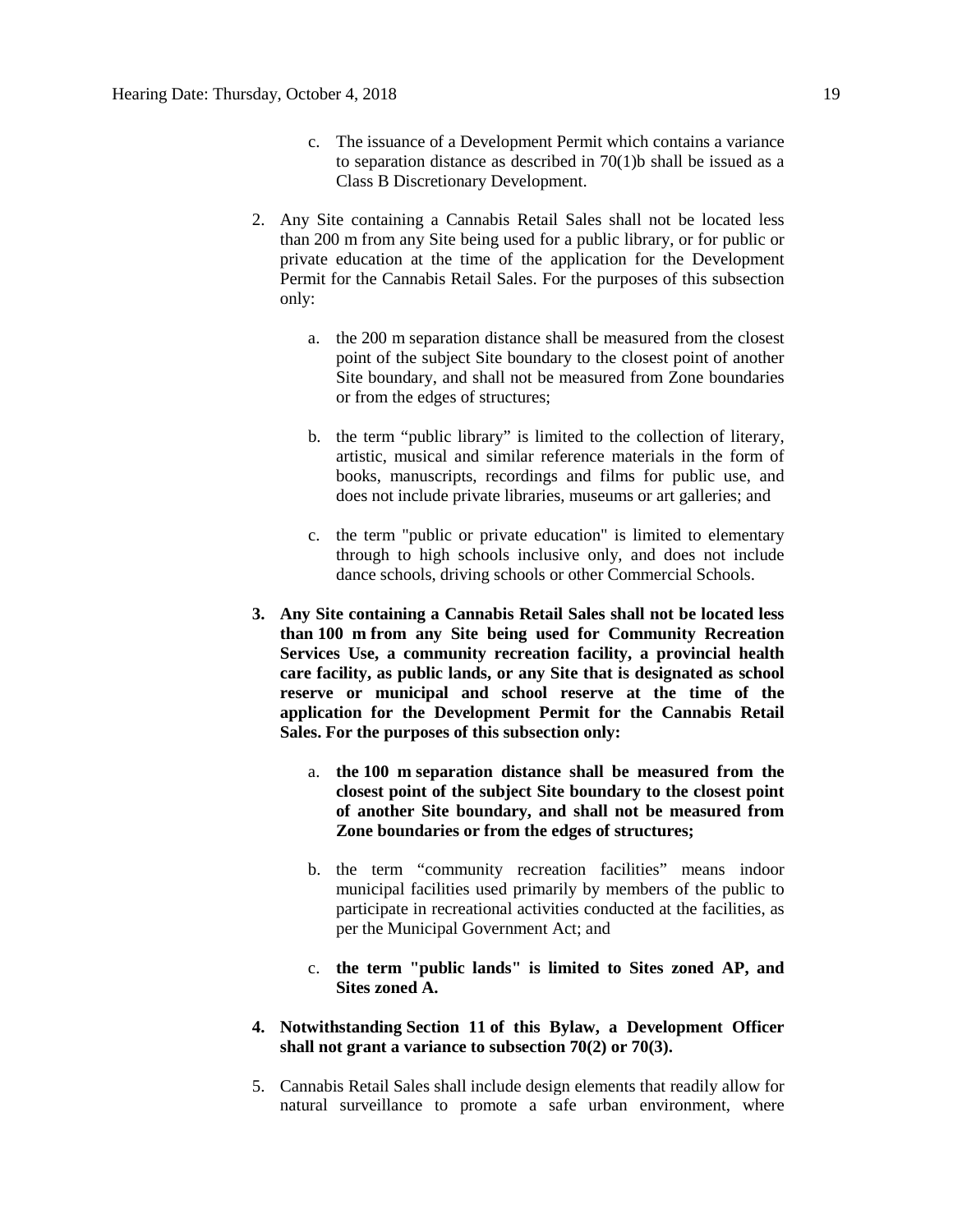applicable and to the satisfaction of the development officer, including the following requirements:

- a. customer access to the store is limited to a store front that is visible from the street other than a Lane, or a shopping centre parking lot, or a mall access that allows visibility from the interior of the mall into the store;
- b. the exterior of all stores shall have ample transparency from the street;
- c. Any outdoor lighting shall be designed to ensure a well-lit environment for pedestrians and illumination of the property; and
- d. Landscaping shall be low-growing shrubs or deciduous trees with a high canopy at maturity to maintain natural surveillance.
- 6. The Development Officer shall impose a condition on any Development Permit issued for Cannabis Retail Sales requiring that the development:
	- a. shall not commence until authorized by and compliant with superior legislation; and
	- b. must commence within nine (9) months of the date of approval of the Development Permit.
- 7. For the purposes of Section 70(6), development commences when the Cannabis Retail Sales Use is established or begins operation.

### **Development Officer's Determination**

**The proposed Cannabis Retail Store does not comply with the minimum setback requirement from public lands (Jackie Parker Recreational Area) (Section 70.3):**

**Required Setback: 100 m Proposed Setback: 55 m Deficient by 45 m**

**Under Section 70.4 of the Zoning Bylaw, the Development Officer is prohibited from granting a variance to the minimum setback to allow for the proposed Cannabis Retail Store** [unedited]

# Notice to Applicant/Appellant

Provincial legislation requires that the Subdivision and Development Appeal Board issue its official decision in writing within fifteen days of the conclusion of the hearing.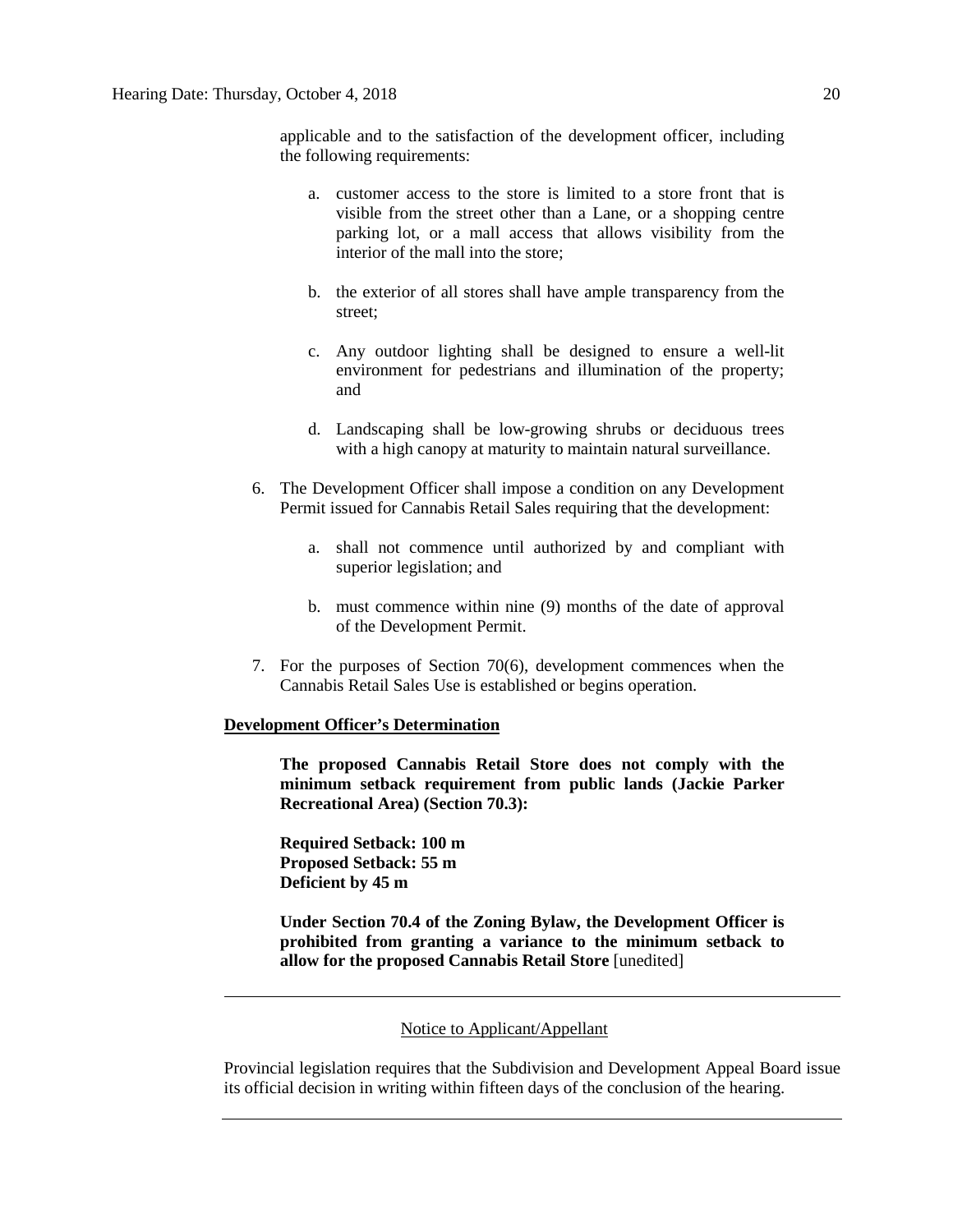| <b>Edmonton</b>                                                                                                   |                      | <b>Application for</b>          |                                       | Project Number: 286892371-001<br><b>Application Date:</b><br>Printed:<br>September 11, 2018 at 10:02 AM<br>Page:              | JUL 06, 2018<br>1 of 1 |
|-------------------------------------------------------------------------------------------------------------------|----------------------|---------------------------------|---------------------------------------|-------------------------------------------------------------------------------------------------------------------------------|------------------------|
|                                                                                                                   |                      | <b>Major Development Permit</b> |                                       |                                                                                                                               |                        |
| This document is a Development Permit Decision for the development application described below.                   |                      |                                 |                                       |                                                                                                                               |                        |
| Applicant                                                                                                         |                      |                                 |                                       | Property Address(es) and Legal Description(s)                                                                                 |                        |
|                                                                                                                   |                      |                                 | 4202 - 66 STREET NW                   | Condo Common Area (Plan 1121841)                                                                                              |                        |
|                                                                                                                   |                      |                                 | <b>Specific Address(es)</b>           |                                                                                                                               |                        |
|                                                                                                                   |                      | Suite:                          | 4228 - 66 STREET NW                   |                                                                                                                               |                        |
|                                                                                                                   |                      |                                 | Entryway: 4228 - 66 STREET NW         |                                                                                                                               |                        |
|                                                                                                                   |                      |                                 | Building: 4204 - 66 STREET NW         |                                                                                                                               |                        |
| <b>Scope of Application</b>                                                                                       |                      |                                 |                                       |                                                                                                                               |                        |
| To change the use from a General Retail Store to Cannabis Retail Sales.                                           |                      |                                 |                                       |                                                                                                                               |                        |
| <b>Permit Details</b>                                                                                             |                      |                                 |                                       |                                                                                                                               |                        |
| <b>Class of Permit:</b>                                                                                           |                      |                                 | Contact Person:                       |                                                                                                                               |                        |
| Gross Floor Area (sq.m.):                                                                                         |                      |                                 | Lot Grading Needed?: N                |                                                                                                                               |                        |
| New Sewer Service Required: N                                                                                     |                      |                                 | NumberOfMainFloorDwellings:           |                                                                                                                               |                        |
| Site Area (sq. m.):                                                                                               |                      |                                 | Stat. Plan Overlay/Annex Area: (none) |                                                                                                                               |                        |
| I/We certify that the above noted details are correct.                                                            |                      |                                 |                                       |                                                                                                                               |                        |
| Applicant signature:                                                                                              |                      |                                 |                                       |                                                                                                                               |                        |
| <b>Development Application Decision</b><br>Refused<br>Issue Date: Aug 30, 2018 Development Authority: WELCH, IMAI |                      |                                 |                                       |                                                                                                                               |                        |
| <b>Reason for Refusal</b><br>Recreational Area) (Section 70.3):                                                   |                      |                                 |                                       | The proposed Cannabis Retail Store does not comply with the minimum setback requirement from public lands (Jackie Parker      |                        |
| Required Setback: 100 m<br>Proposed Setback: 55 m<br>Deficient by 45 m                                            |                      |                                 |                                       |                                                                                                                               |                        |
| to allow for the proposed Cannabis Retail Store.                                                                  |                      |                                 |                                       | Under Section 70.4 of the Zoning Bylaw, the Development Officer is prohibited from granting a variance to the minimum setback |                        |
| <b>Rights of Appeal</b><br>through 689 of the Municipal Government Act.                                           |                      |                                 |                                       | The Applicant has the right of appeal within 21 days after the date on which the decision is made, as outlined in Section 683 |                        |
| Fees                                                                                                              |                      |                                 |                                       |                                                                                                                               |                        |
|                                                                                                                   | <b>Fee Amount</b>    | <b>Amount Paid</b>              | Receipt#                              | <b>Date Paid</b>                                                                                                              |                        |
| Major Dev. Application Fee                                                                                        | \$5,600.00           | \$5,600.00                      | 05164787                              | Jul 06, 2018                                                                                                                  |                        |
| <b>Total GST Amount:</b><br><b>Totals for Permit:</b>                                                             | \$0.00<br>\$5,600.00 | \$5,600.00                      |                                       |                                                                                                                               |                        |
|                                                                                                                   |                      |                                 |                                       |                                                                                                                               |                        |
|                                                                                                                   |                      | THIS IS NOT A PERMIT            |                                       |                                                                                                                               |                        |